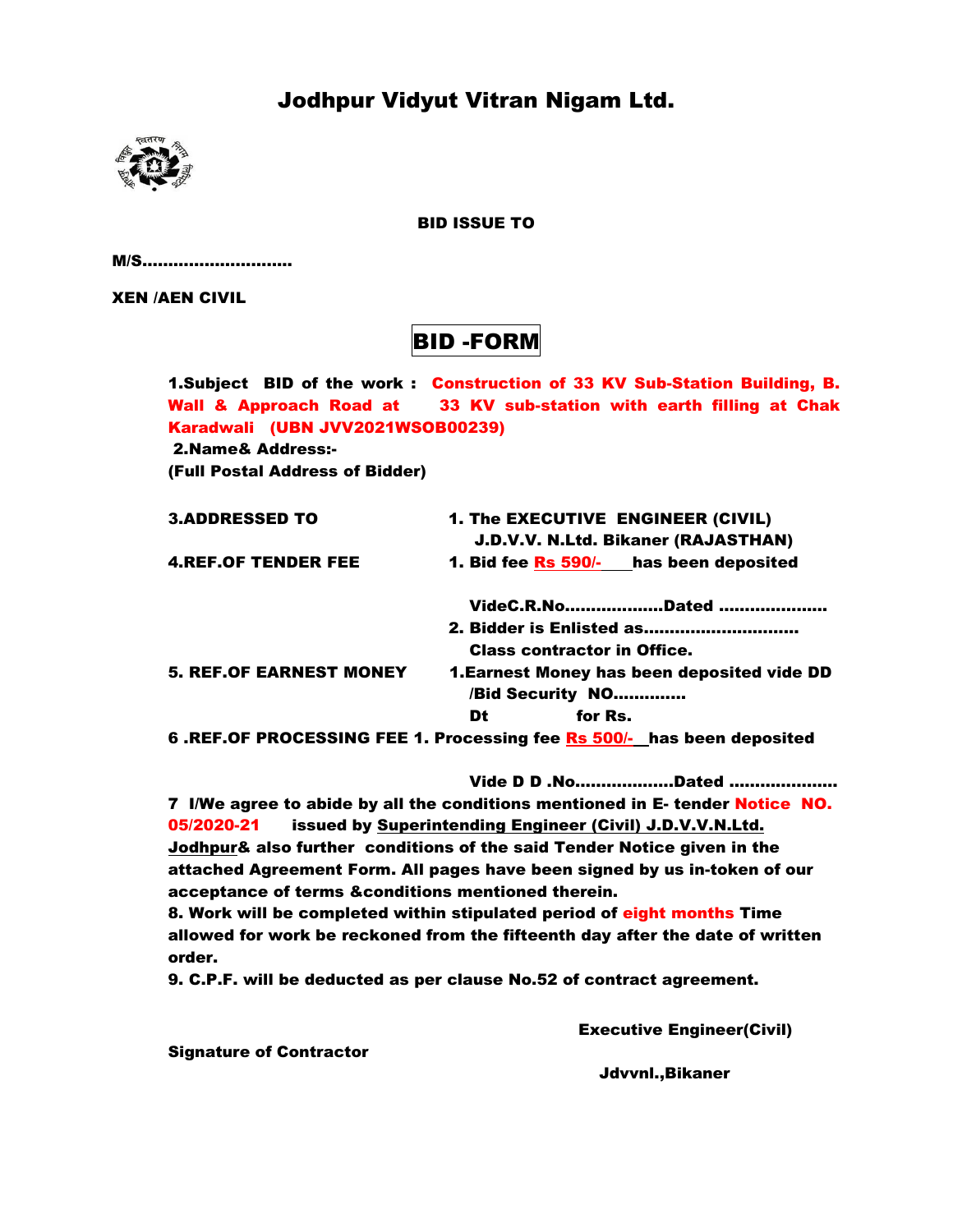

# Jodhpur Vidyut Vitran Nigam Ltd.

# Notice Inviting Bid for Works

Bids are here by invited on behalf of Chairman, J.D.V. V.N. Ltd. For the work of :: Construction of 33 KV Sub-Station Building, B. Wall & Approach Road at 33 KV sub-station with earth filling at Chak Karadwali (UBN JVV2021WSOB00239)

Approximate cost Rs.22.00 Lacs

- 1. Contract documents consisting of the detailed plans, complete specifications ,schedule of the quantities of the various classes of work to be done and the set of conditions of contract to be compiled with by persons whose tender may be accepted which will also be found printed in the form of tender can be seen at the office of the Executive Engineer ( Civil ) J.D.V.V.N. Ltd. Bikaner any day except on Saturday/Sunday and Public Holidays during office hour.
- 2. Bids should be submitted on line with the name of the work with bid submission start date from 12.11.2020 , 4.00 pm and bid submission end date 3.12.2020 upto 4.00 pm.The Bid opening date is at 4.12.2020 , 2.00 pm. The work is to be completely finished to the satisfaction of Engineer-in-charge within eight months from the 15 days after the date of written order to commence the work
- 3. The acceptance of a bid will rest with the competent Authority who does not bind himself to accept the lowest bid and reserves to him the authority to reject any or all of bids, without assigning any reason.
- 4. No refund of bid fee is claim-able for bids not accepted or from returned of bid not submitted.
- 5. The bids for work shall remain open and valid for 120 days period for acceptance from the date of opening of financial bids. If any bidder withdraws his bid before the expiry of the said period or makes modifications in the terms and conditions of the tender within the said period, which are not acceptable to the Department or fails to commence the work in the specified time period, the entire amount of Bid security absolutely is liable to be forfeited.
- 6. All bids in which any of the prescribed conditions are not fulfilled or which have been vitiated by errors in calculation, totaling or other discrepancies or which contain over writing in figures or words or corrections not initialized and dated will be liable to rejection.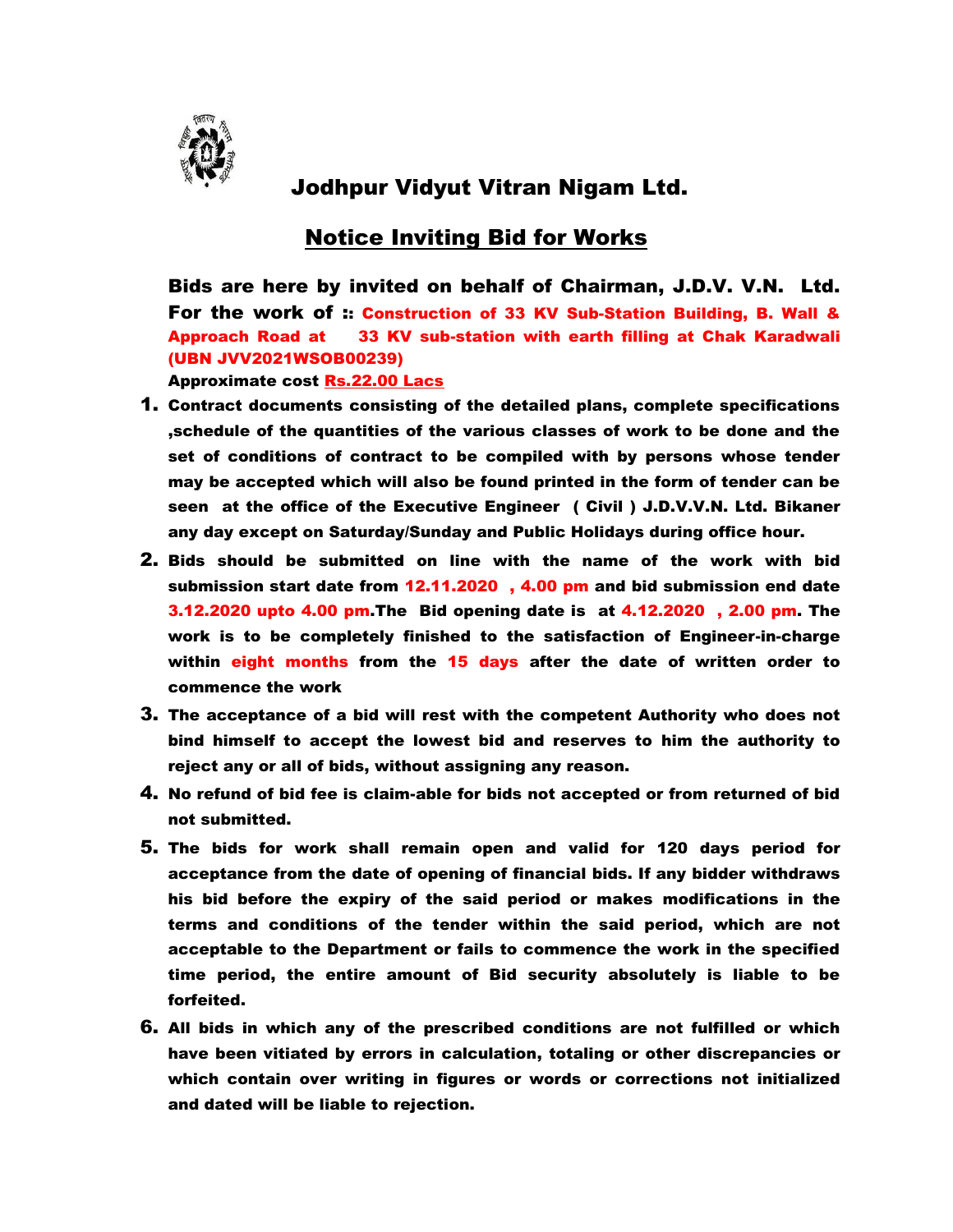- 7. The contractor who are enlisted with the Department will deposit Half % bid security of amount in case of works for which they are authorized to tenderas per Rules for Enlistment of contractor but the amount to the extent of Two % bid security shall liable to be forfeited in the event of circumstance explained in clause above.
- 8. In case work is not started within 15 days from the date of work order then the same shall be treated as withdrawn. Such contractors shall also be debarred for awarding any Contract of Nigam in future.

## Signature Of Contractor Executive Engineer(Civil) JDVVNL, Bikaner



## Jodhpur Vidyut Vitran Nigam Ltd. SCHEDULE AND SPECIFICATION

Approx cost Rs. 22.00 Lacs Tender cost Rs. 590/-

Name of work: Construction of 33 KV Sub-Station Building, B. Wall & Approach Road at 33 KV sub-station with earth filling at Chak Karadwali (UBN JVV2021WSOB00239)

Earnest Money Rs. 44000/-

Bid submission upto 4.00 PM on date 3.12.2020

### SCHEDULE 'A' INFORMATION USEFUL TO THE BIDDERS:

**The above noted is included in the bid documents. The bidders should see the site and fully understand the condition on the site before tendering and included all lead ,lift etc for the material in his percentage to be quoted facts as given in the schedule G . The work shall be carried out in accordance with the Rajasthan P.W.D. detailed specification to the entire satisfactions of the Engineer –in-charge of the work. The contractor should read General specification & conditions of contract carefully before quoting rate.** 

SCHEDULE 'B' **List of drawing to be supplied by the Department will beprovided as per site requirement.** 

SCHDULE 'C' **List of drawing to be supplied by the contractor –Nil.** 

SCHDULE 'D' **Test material testing if required shall be done at the cost of contractor.** 

SCHDULE 'E' **Sample of the materials. The materials to be used at the work shall be got approved by the Engineer –in –charge before using it on the work and sample be deposited within a week for reference.** 

SCHDULE 'F' Completion time.**The supply /work shall be completed within** eight months

SCHDULE 'G' **Given separately.** 

SCHDULE 'H' **Given separately**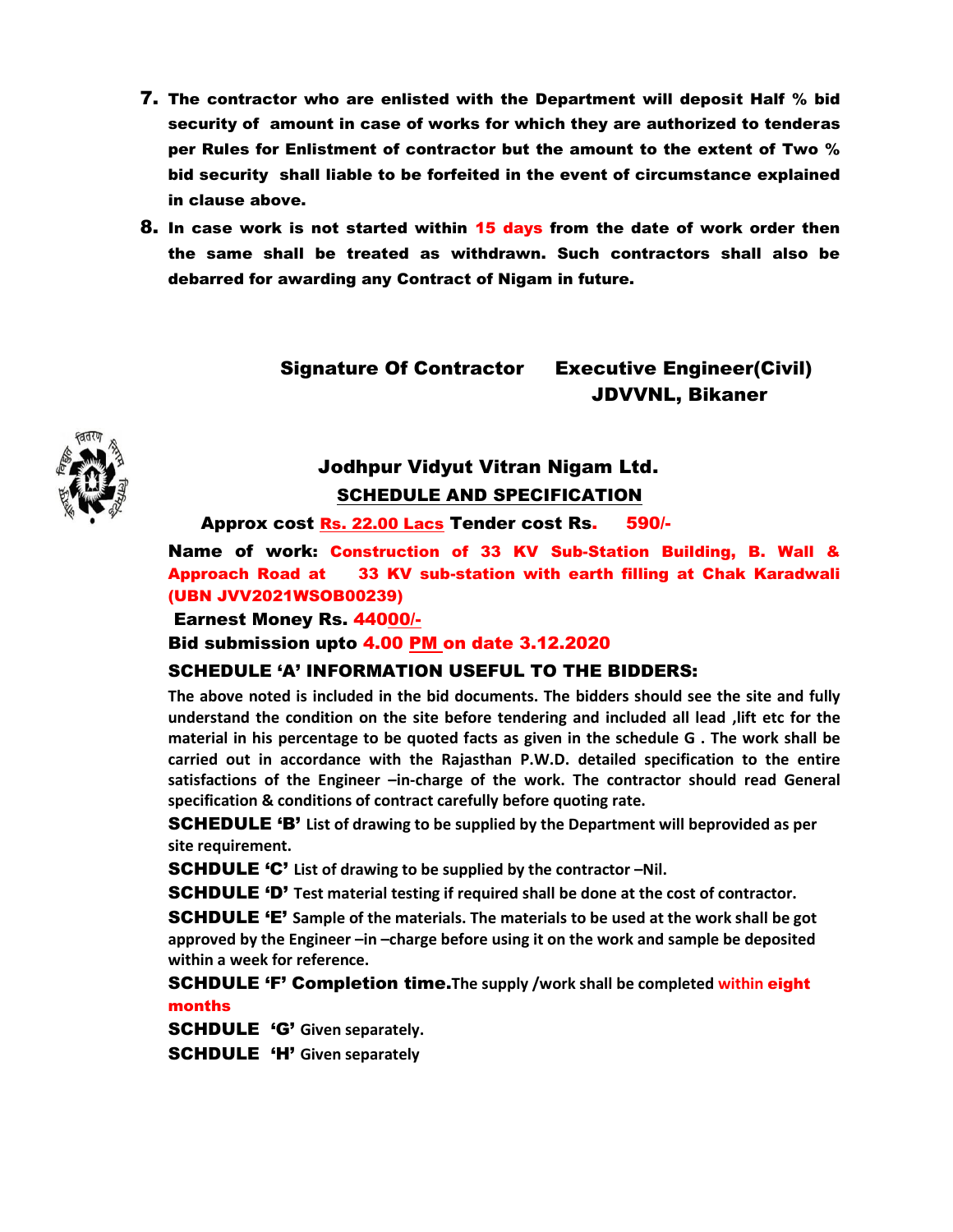SCHDULE 'I' **List of material to be supplied by the department at RS x JDVVNL stores on payment and carting from store to the site of work shall have to be done by the contractor at his own cost .1.Cement …x...RS …x… per bag at ..x….2.steel …x….Rs. M. Ton t…x……** Note: **All transactions involved in the execution of the work and tender will be liable to** (GST as applicable). The rate applicable are as per B.S.R. of P.W.D. circle SRI GANGANAGAR year 2013(Building/Road)&Electrical BSR-2013 of PWD ,Jaipur as approved by Dy C E Civil Jodhpur Discom Jodhpur .However if there is any type of printing mistake it will treated as per BSR.

Signature of Bidder **Assist.Engineer (Civil)** J.D.V.V.N.Ltd Sri Ganganagar

> Executive Engineer(Civil) J.D.V.V.N.Ltd Bikaner



 $\mathbb{C}$  office of the Executive Engineer (Civil) Bikaner

Jodhpur Vidyut Vitran Nigam Ltd.

Contract Agreement

General Description of work: Construction of 33 KV Sub-Station Building, B. Wall & Approach Road at 33 KV sub-station with earth filling at Chak Karadwali (UBN JVV2021WSOB00239) Estimated cost: Rs. 22.00 Lacs Bid security Rs. 44000/-

- (a) Security Deposit (including Earnest Money):- As per Rules
- (b) Time allowed for the work to be reckoned from the 15<sup>th</sup> day after the date of written order to commence the work eight months. Should the bid be accepted in Whole or part, I/We here by agree to abide by and fulfill all the terms and provisions of the conditions of contract, the clauses of which (1 to 52) have been read thoroughly and of the notice inviting tender,or in defaulter of to forfeit and pay to CMD, JDVVNL Jaipur his successor in office, the sum of the money mentioned in the said conditions.

 A sum of Rs 44000/- is forwarding in Bank Draft/ Bank Guarantee/ Banker's Cheque as Bid Security. This amount of Bid Security shall absolutely be forfeited to the CMD, JDVVNL Jaipur or his Successor in office, Should I/we fail to commence the work within the time period specified in the above memorandum.

Date:

Name &address of Bidder Same Signature of Bidder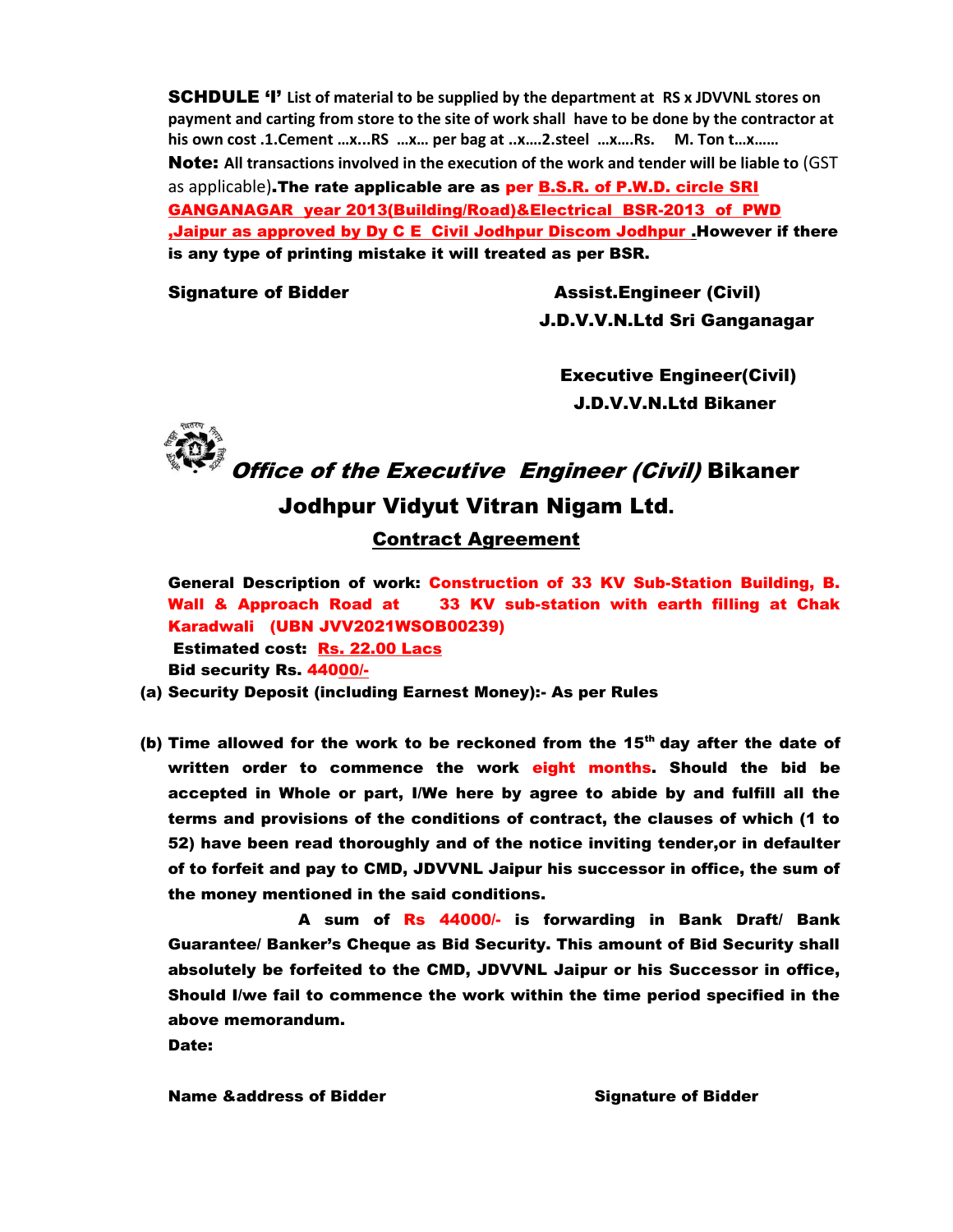Witnesses to Bidder Signature

The above bid is here by accepted by me on behalf of the CMD, JDVVNL Jaipur.

> Signature of the officer By whom accepted

## Executive Engineer(Civil) JDVVNL., Bikaner

### **TABLE OF CONTENTS**

Bidding Document for the work :- Construction of 33 KV Sub-Station Building, B. Wall & Approach Road at 33 KV sub-station with earth filling at Chak Karadwali (UBN JVV2021WSOB00239)

 **Section Description** 

| Section 1 | List of Dates, Invitation for Bids.             |
|-----------|-------------------------------------------------|
| Section 2 | Instructions to Bidders                         |
| Section 3 | <b>General Conditions of Contract.</b>          |
| Section 4 | <b>Additional Conditions of Contract:</b>       |
| Section 5 | Specification.                                  |
| Section 6 | Form of Bids & Agreement                        |
| Section 7 | Bill of quantities.                             |
| Section 8 | List of Documents to be uploaded by the Bidder. |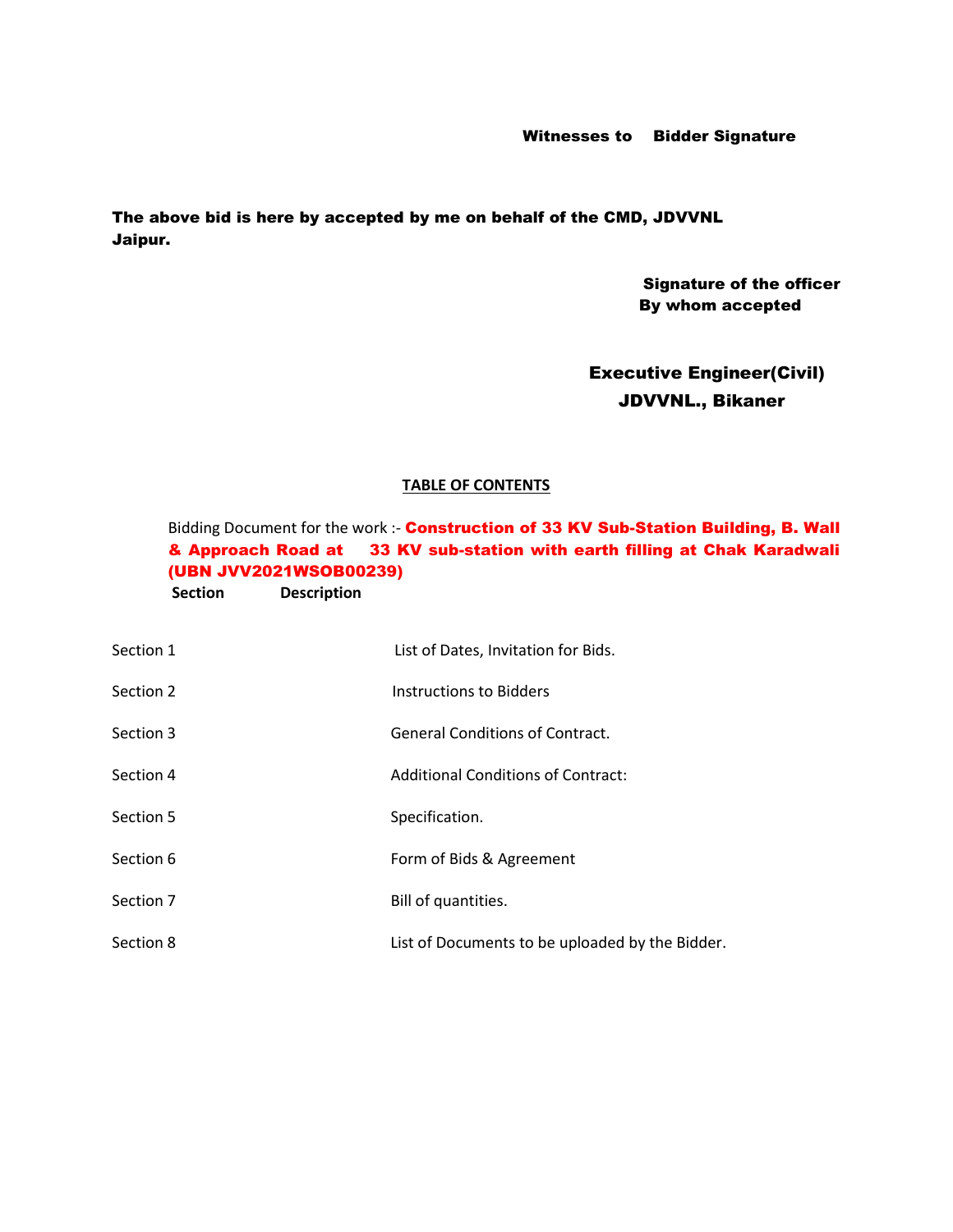### **SE (CIVIL), JODHPUR DISCOM SECTION 1 LIST OF IMPORTANT DATES & INVITATION FOR BIDS (IFB)**

- 1. Notice Inviting Bids, No... 05/2020-21 JDVVNL invites competitive Bid for following Civil works from experienced, reputed contractors registered in appropriate class with RRVPNL & "A" or "AA" class in central / state Government Department and their under takings. The tender / bid shall only be submitted through online tendering system of [http://eproc.rajasthan.gov.in.](http://eproc.rajasthan.gov.in/) The interested bidders shall have to enroll / register with portal of [http://eproc.rajasthan.gov.in.](http://eproc.rajasthan.gov.in/) for participating in the biding process.
- 2. Details of tender /work

| S.<br><b>No</b> | <b>District</b>       | Name of work                                                                                                                                                                                                               | Appr<br>OX<br>value<br>οf<br>work<br>(in<br>lac) | <b>Earnest</b><br>money<br>(Bid<br>security)<br>(in lac) | <b>Tender</b><br>fee | <b>Proces</b><br>sing<br>fee | Period of<br>completi<br>on |
|-----------------|-----------------------|----------------------------------------------------------------------------------------------------------------------------------------------------------------------------------------------------------------------------|--------------------------------------------------|----------------------------------------------------------|----------------------|------------------------------|-----------------------------|
| 1.              | <b>SRI GANGANAGAR</b> | <b>Construction of 33 KV</b><br><b>Sub-Station Building, B.</b><br><b>Wall &amp; Approach Road</b><br><b>33 KV sub-station</b><br>at<br>with earth filling at<br><b>Chak Karadwali</b><br>(UBN<br><b>JVV2021WSOB00239)</b> | 22.00<br><b>LACS</b>                             | 0.44                                                     | $590/-$              | $500/-$                      | eight<br>months             |

3. The Schedule of dates are as follows :-

| S.             | The Schedule of dates are as follows                                                                                         | <b>Proposed Date</b> | <b>Time</b> |
|----------------|------------------------------------------------------------------------------------------------------------------------------|----------------------|-------------|
| No.            |                                                                                                                              |                      |             |
| a.             | Date of issue of IFB / Publication date                                                                                      | 10.11.20             | 3.00 PM     |
| b.             | Document download start date                                                                                                 | 12.11.20             | 3.30 PM     |
| $\mathsf{C}$ . | Document download end date                                                                                                   | 3.12.20              | 3.30 PM     |
| d.             | Bid submission start date                                                                                                    | 12.11.20             | 4.00 PM     |
| e.             | Bid submission end date                                                                                                      | 3.12.20              | 4.00 PM     |
| f.             | Bid opening date                                                                                                             | 4.12.20              | 2.00 PM     |
| g.             | Submission of Demand Draft / Banker cheque of tender cost,<br>processing fees and Earnest money (Bid security)(all saperate) | 3.12.20              | 5.00 PM     |
| h.             | Period of availability of Bidding Documents on web site<br>http://eproc.rajasthan.gov.in.                                    | 21 Days              |             |
| i.             | Time & date for opening of part -I bid (Technical qualification)                                                             | 4.12.20              | 2.00 PM     |
| j.             | Time & date for opening of part -II bid                                                                                      | After evaluation of  |             |
|                | (Technical - financial)                                                                                                      | technical bid        |             |
| k.             | Time period of Bid validity                                                                                                  | $120$ days           |             |
| ъ.             | Officer inviting Bid                                                                                                         | SE (Civil),          |             |
|                |                                                                                                                              | Jodhpur Discom,      |             |
|                |                                                                                                                              | Jodhpur              |             |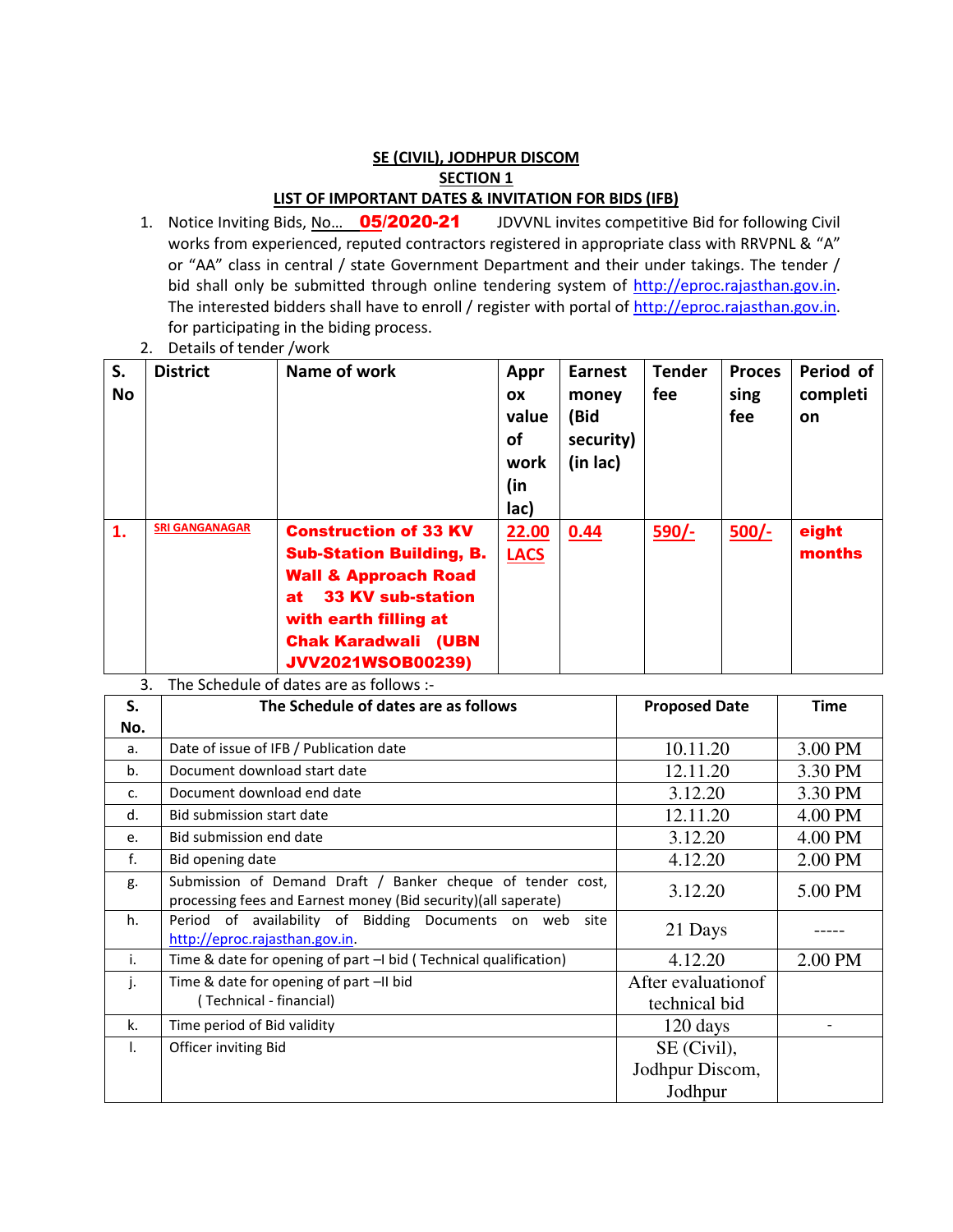### **SECTION - 2 Instructions to Bidders**

### **1. Scope of Bid**

The Employer, as defined in the bid data sheet, invites bids in electronic tendering system for the work - **Construction of 33 KV Sub-Station Building, B. Wall & Approach** Road at 33 KV sub-station with earth filling at Chak Karadwali (UBN JVV2021WSOB00239)

The name and identification number of the work is provided in the Bid data sheet.

- i. The successful Bidder will be expected to complete the work by intended completion date as mentioned in the Bid documents.
- ii. Throughout these documents, the terms "Bid" and "Tender" and their derivatives (bidder/tenderer, bid/tender, bidding/tendering, etc.) are synonymous.

### **2. Source of funds :-**

The funds will be arranged by JDVVNL Ltd, Jodhpur & payments made in the office of A.O (O&M) JDVVNL, SRI GANGANAGAR on the submission of bills in prescribed format by the Bidder.

### **3. Eligible bidders :-**

- i. This invitation forbids, is open to all bidders having enlistment in appropriate **class with jodhpur discom** and 'A' or 'AA'Class in other central / state Government departments and their undertakings.
- ii. Bidders shall not be under a declaration of ineligibility for corrupt and fraudulent practices.
- iii. A Bidder shall not have a conflict of interest. All Bidders found to have a conflict of interest shall be disqualified.

### **4. Qualification of the Bidder :-**

- (4.1) All bidders shall provide in section 3, forms of Bid & Qualification Information as desired.
- (4.2) All bidders shall include the following information & documents with their Bids as stated in section 3 – Qualification information.
- (a) Copies of valid registration and power of attorney of the signatory of the Bid to commit the Bidder,if any.
- (b) Undertaking in lieu of detailed Agreement. (Scheduel-1)
- (c) An Affidavit affirming be correctness of information and documents furnished with the bid and bidder not be under a declaration of ineligibility for corrupt and fraudulent practices.(Scheduel-2 )
- (d) Declaration by the Bidder regarding Qualifications and no conflict of interest.(Scheduel-3)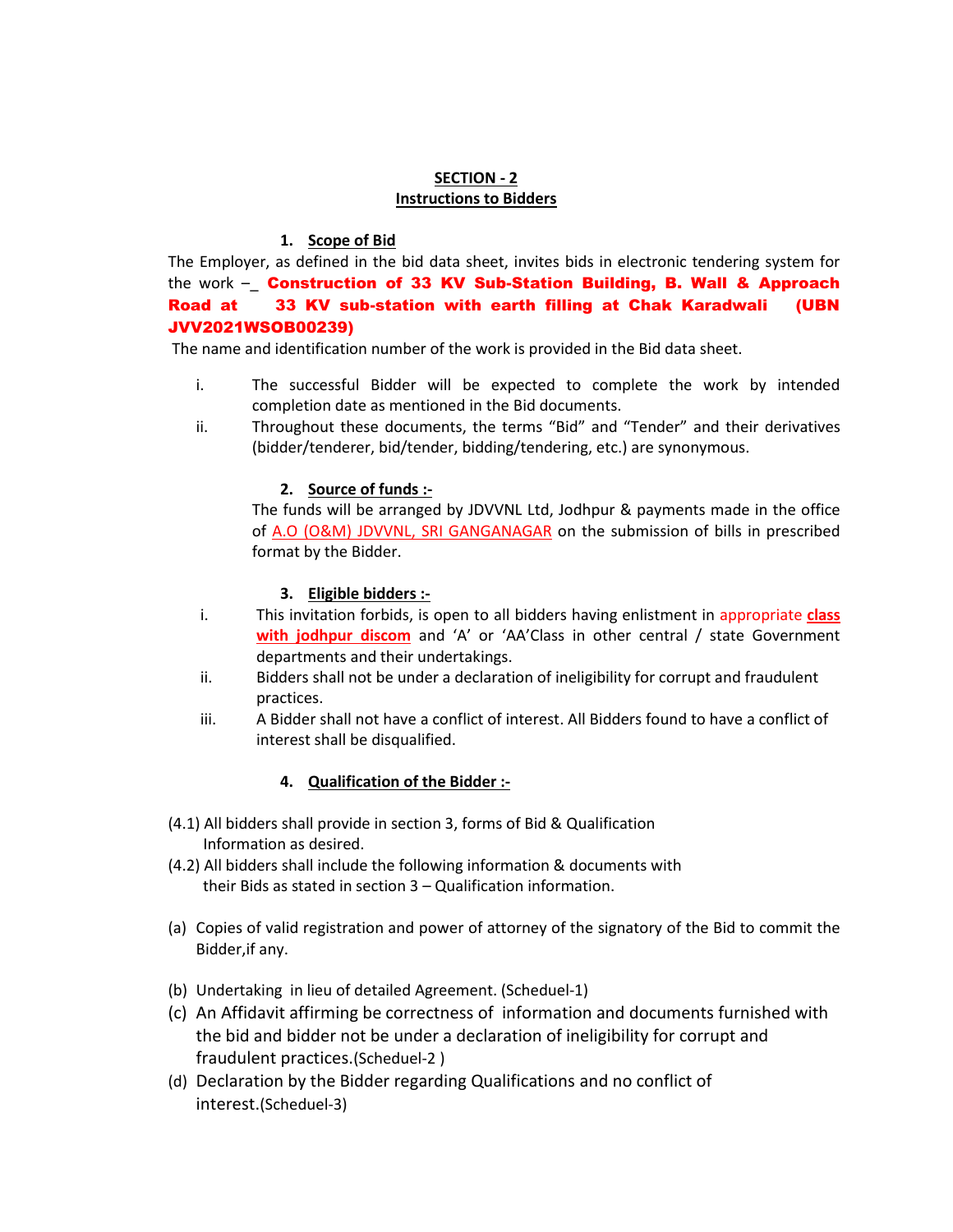### **5. One Bid per Bidder.**

Each Bidder shall submit only one Bid for one contract. A Bidder who submits more than one Bid will cause the bids with the Bidder's participation to be disqualified.

#### **6. Cost of Bidding :-**

The Bidder shall bear all costs associated with the preparation and submission of his bid and the employer will not be liable for these costs.

### **7. Site Visit :-**

 The bidder at his own cost, responsibility and risk is encouraged to visit, examine and familiarize himself with the site of works and its surrounding source material. These cost of visiting the site shall be on the bidder own expense.

### **8. Bidding Document :-**

The Bidding documents such as invitation of Bids, instruction to bidder, qualification, Bid data sheet, condition of contract, specification, Bill of quantities, form of Bid, form of Acceptance, form of Agreement, etc is available online the web document can be downloaded free of cost & bidder is required to submit draft towards cost of bid document in favor at the name given in Bid data sheet.

### **9. Clarification on Bidding Document :-**

The Electronic bidding system provides for on line clarification. A bidder requiring any clarification may notify online at least 10 Days before deadline for bid submission date to the authority inviting the bid, who will respond within 7 days of receiving the request.

#### **10. Amendment of Bidding Documents :-**

Before the dead line for submission of bids, the employer may modify the bidding documents by issuing online corrigendum. The corrigendum will appear on the web page of web site,

 Any addendums, thus issued, shall be part of the bidding documents and deemed to have been communicated to all the bidders who have moved this tender.

### **11. Preparation of Bids :-**

- i. **Language of Bid :-**All the bid documents shall be in English language.
- ii. **Documents comprising the Bid :-** The Bid submitted by the bidder shall be in two parts (a) Tech. Bid (b) Technical - financial Bid.
- iii. The cost of the bidding documents(GST as applicable), Bid security(GST as applicable), processing fees(GST as applicable) should be in the form of DD/Banker cheque
- iv. Name of firm, Postal address, telephone No., Mobile No., E-mail ID. Should be given.
- v. An Affidavit affirming that information furnished in the bid is correct to the best of knowledge and belief of the bidder.
- vi. Copy of Pan Card.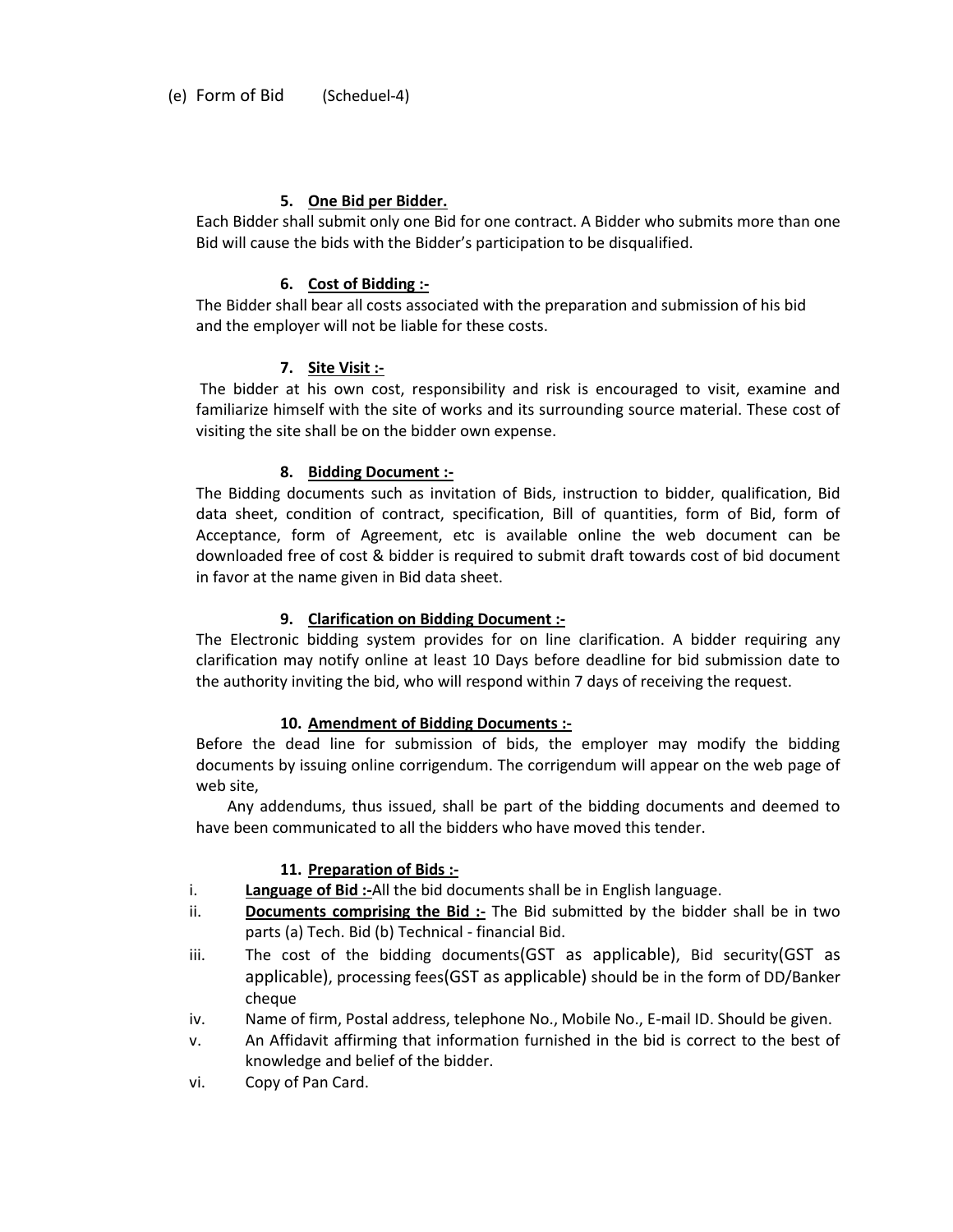vii. Contractor Registration Certificate & regular registration certificate in GST tax department.

### **12. Bid submission :-**

 The documents and details mentioned above shall be submitted online on website. Details and process of online submission of the tender and relevant documents are given in the website mentioned above. The above are to be submitted in the manner as prescribed below :-

- a. The following details shall be entered online in the prescribed formants :
	- i. Form of bid for Technical Qualification Part–I of the bid, as per format given in section 6.
	- ii. Form of bid for Technical Financial Part–II of the bid, as per format given in section 6. The entry of rates for individual items of work shall be made by the bidder online.
- b. Scanned copies of the various documents shall be uploaded on the website at the appropriate place.

### **13. Bid Prices:-**

Procedure for potential assessment/ post qualification method would be as follows:

- i. Two envelope system would be adopted. Envelope-1; being the Technical Bid shall contain all the documents except BOQ. Envelope-2 shall contain unconditional financial bid. Each envelope would be sealed separately and supper scribed as Envelope-1 Technical Bid and Envelope-2 financial Bid. The technical bid envelope would be opened on the date and time specified in the Notice Inviting Tenders and the bid would be evaluated by a committee consisting of (i) XEN(C) concerned, TA to ACE(C) And Accounts Officers concerned., (ii) XEN Civil concerned, TA to SE (Civil) and Accounts person concerned, (iii) XEN (Civil) concerned, AEN (Civil) concerned and Accounts person concerned as per competency of tender sanction in respect of ACE (Civil) and above, SE (Civil) and XEN (Civil) respectively.
- ii. After evaluation of technical bid with respect to pre-determined evaluation criteria, a comparative statement of all tenders will be prepared to decide the responsive qualified bidders.
- iii. The financial bid envelope would be opened of only those bidders whohave fulfilled evaluation criteria and have been declared as being responsive by the bid opening committee.
- iv. Tender will be sanctioned as per the delegation of powers in force and as amended from time to time.

### **14. Bid Validity :-**

The Bid shall remain valid for 120 days from the date of opening.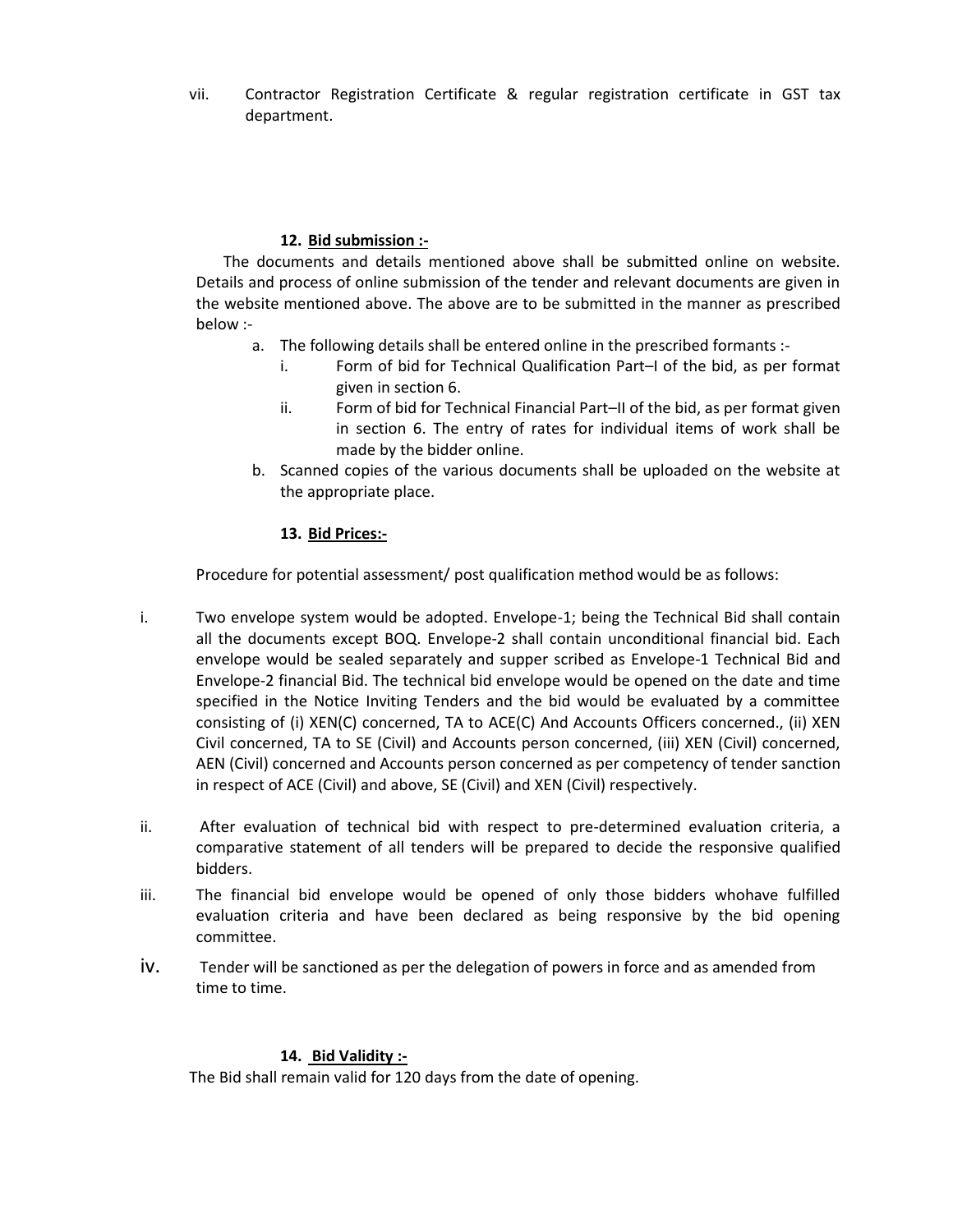- i. The bidders shall make online entries to fill in rates in bill of quantities.
- ii. All levies, duties, taxes, royalties etc. has to be borne by the bidder as per prevailing rules. The bid price shall be inclusive of all taxes except GST which will be payable at applicable rate.

### **15. Bid Security :-**

The Bidder shall furnish Bid security in the amount specified is the Bid data sheet.

### **SECTION – 3**

### **General Conditions of Contracts**

- 1. The Contractor shall employ technical personnel named in the contract data as per the relevant qualification and abilities for constriction value of contract.
- 2. All risk of loss or damage to physical property and personal injury and death which arises during and in consequence of the performance of the contract are the responsibility of the contractor.
- 3. The Engineer will clarify quarries on the contract data.
- 4. The contractor shall construct the work in accordance with the specification and drawing and as per guide line issued by the department.
- 5. The contractor shall deploy the equipment &machinery as per requirement in construction of work like vibrator, mixer machine, T&P etc to maintain the progress of work and completing the work in stipulated date of completion.
- 6. The contractor shall be responsible for the safety of all activities on the site.
- 7. The contractor shall have to arrange to access to the site where work contract is being carried out.
- 8. The contractor shall have to submit the completion program in the form of pert chart & accordingly the progress is to be maintained by the contractor.
- 9. The contractor shall permit the employers technical person to cheek the contractor's work & to notify the engineer and contractor if any defects that are found.
- 10. The contractor shall be responsible for testing of material like Bricks, paving blocks, mortars (masonary foundation work,masonary super structure work,plaster work,pointing work ), concretes(plinth beam,lintels,roof ) etc timely by arranging cube moulds for preparing the samples & brought to Q.C. lab, Jodhpur discom/PWD/RRVPNL for testing on his own cost .and transported by contractor also.
- 11. The value of work executed shall be determined, based on measurements by the engineer.
- 12. The quoted rates by the contractor shall be deemed to be inclusive of the (GST as applicable), and other levies, duties, royalties, cess, Taxes of the central & state Governments and will have to paid by the contractor. However Bid price shall be inclusive of all taxes except GST which will be payable at applicable rate.
- 13. The performance security equal to the ten percent of the contract price will be deducted from the contractors each running bills.
- 14. No advance payments shall be made to the contractor.
- 15. The contractor shall make his own arrangement for the engagements of all staff and labour and for their payments, housing, feeding and transport etc.
- 16. The contractor shall have to abide all the labour rules, regulation, notification and bye laws of the State Government.
- 17. If the Employers determine that the contractor has engaged in corrupt, fraudulent, collusive, practice in completing or executing the contract, then employers may after giving 10days notice to the contractor, terminate the contractor's employment under the contract and expel him from the site.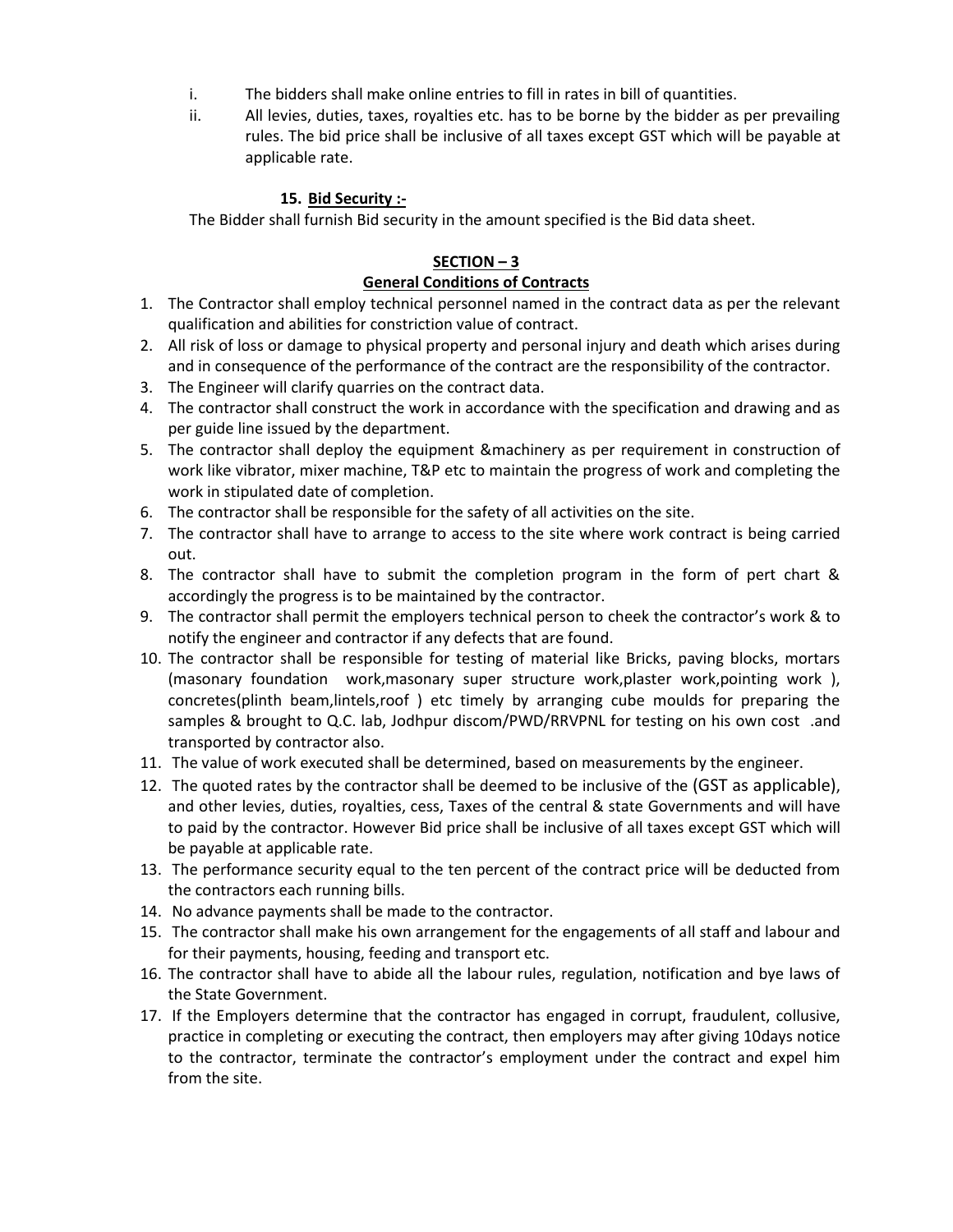- 18. Tender should be registered with GST department. The copy of GST regular registration shall have to be uploaded in tendering.
- 19. The detailed agreement mentioning general rules & directions for guidance of contractor & conditions of contract forming agreement clauses, is enclosed which will be binding to the bidder and the bidder shall have to furnish and upload the under taking in lieu of detailed Agreement.
- 20. The provisions made in Rajasthan Transparency in Public Procurement Rules, 2013 regardingcompliance with code or Integrity, no conflict of Interest & Grievance redressal during procurement process are applicable as per Annexure A, B, C, D, enclosed.
- 21. Form No. 1 regarding Memorandum of Appeal under the Rajasthan Transparency in Public Procurement Act, 2012 is enclosed.

### **Contract Data:-**

1. The Employers is

**Designation:-**Superintending Engineer (Civil), JDVVNL, JODHPUR. **Address: -** New Power House, Jodhpur.

- 2. The site is located at 33/11 k v sub station Karadwali NEAR RAISINGHNAGAR UNDER O&M DIVISION RAISINGHNAGAR
- 3. The start date shall be 15 days after issue of work order.
- 4. The intended completion date for the work of work is **EIGHT months**

The work consists of **Construction of 33 KV Sub-Station Building, B. Wall &** Approach Road at 33 KV sub-station with earth filling at Chak Karadwali (UBN JVV2021WSOB00239)

The language of the contract is English.

5. The Arbitration proceeding shall be held at JDVVNL, Deptt. Jodhpur.

### **SECTION -4**

### **Additional Conditions of Contract:**

(1)The additional conditions of contract regarding correction of arithmetical errors, variation of quantities & division of quantities are as per Annexure– D.

(2) Kolayat Bajri is To Be Used Only

(3)contractor has to utilized dismantled material ,from the work as required and necessary recovery of the same will be done as per PWD BSR

### **SECTION – 5 Specification**

- 1. The work shall have to be executed by the contractor as per specifications mentioned in each activities of items & as per guide line issued by the department & IS codes.
- **2.** The material of sand, ballast, grit, stone and cement shall be supplied from Specified / approved PWD quarries & may be used after testing reports from **Quality control wing situated at Jodhpur NPH office/Bikaner. PWD/RRVPNL**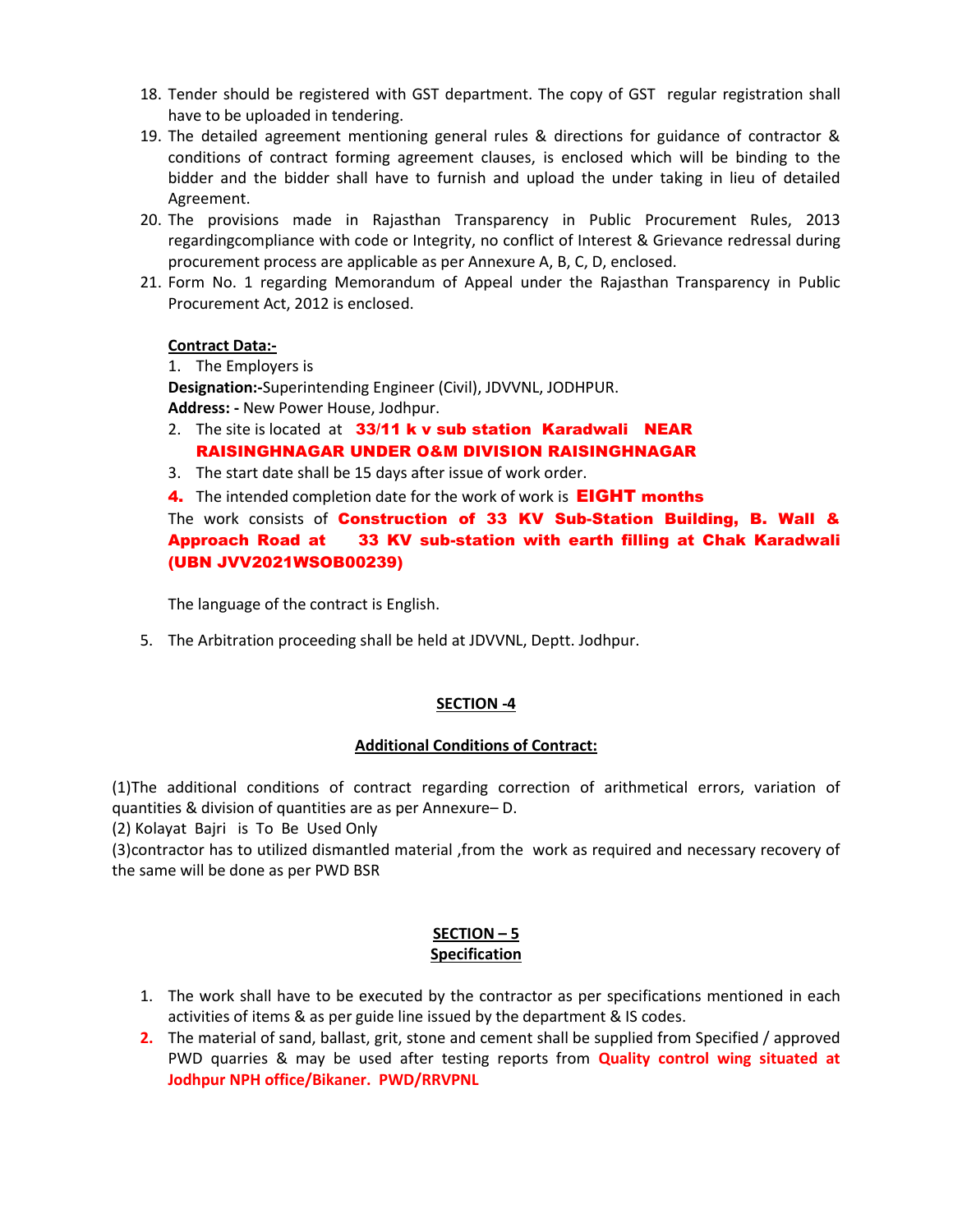3. The work shall be executed strictly as per drawings, section of wall, issued from the Engineer in charge of work.

### **SECTION – 6**

### **Form of Bid**

The bidders shall fill and load this form for of Bid in technical bid envelope To, Superintending Engineer (Civil), JDVVNL, JODHPUR. Address :- New Power House, Jodhpur. Description of work :-\_\_\_\_\_\_\_\_\_\_\_\_\_\_\_\_\_\_\_\_\_\_\_\_\_\_\_\_\_\_\_\_\_\_\_\_\_\_\_\_\_\_\_\_\_\_\_\_\_\_\_\_\_\_\_\_\_\_\_\_\_

Dear……….

- 1. With full understanding that Part II our bid will be opened only if we qualify on the basis of evaluation in Part – I of the bid, we offer to execute the works described above, remedy any detects therein, and carry out the work in conformity with the conditions of contract, specifications, drawings and bills of quantities accompanying in Part –II of the bid .
- 2. This bid and your written acceptance of it shall constitute a binding contract between us. We understand that you are not bound to accept the lowest or any bid you receive.
- 3. We certify that we have taken steps to ensure that no person acting for us or on our behalf will engage in bribery. We undertake that in competing for (and, if the award is made to us, in executing) the above contract we will strictly abide by the provisions of fraud and corruption in the General condition of contract and laws against fraud and corruption of force in India namely "Prevention of corruption ACT, 1988."
- 4. We undertake to commence the works on receiving the notice to proceed with the work in accordance with the contract conditions.

 Signature Authorized…………………………………………………. Name & title of Signature…………….……………………………..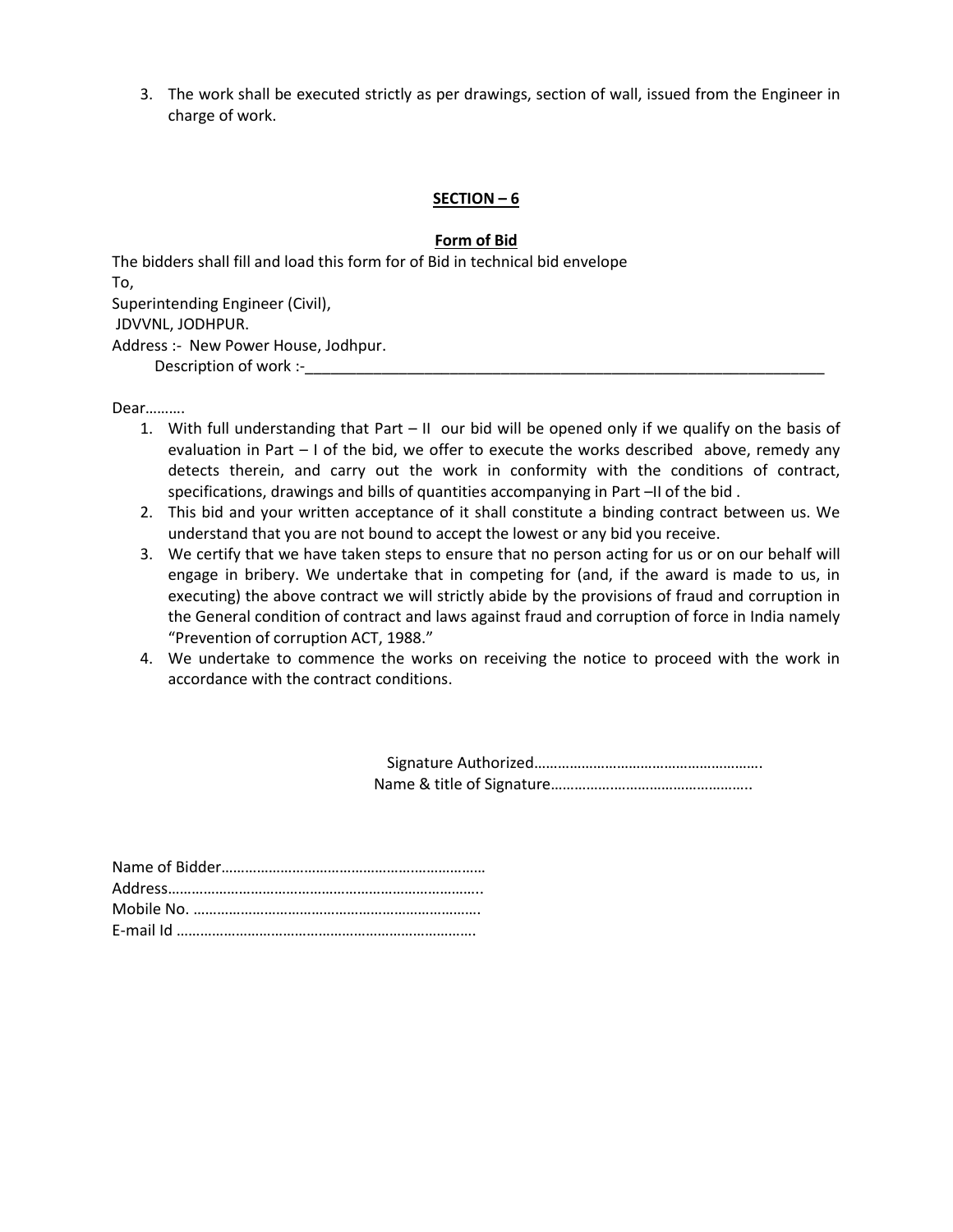### **SECTION – 7 Bill of Quantities.**

- i. The bill of Quantities shall be read as mentioned in the Schedule 'G' of the work contract.
- ii. For the construction of work, the quantities given in the bill of quantities are estimated and are given to provide a common basis for bidding. The basis of payment will be the actual quantities of work carried out as measured and verified by the Engineer and valued at the rates and prices tendered in the bill of quantities in the case of item rate tenders.
- iii. Where there is a discrepancy between the unit rate in figure and words, the rates in words will be govern
- iv. For item Rates Bids, the item for which no rate or price has been entered in by the bidder will not be paid by the employer when executed and shall be deemed to be covered by the other rates and prices in the bill of quantities.
- v. Where there is a discrepancy between the unit rates and the amount total resulting from the multiplying the unit rate by quantity, the unit rate quoted shall govern.

E-mail Id……………………………………………………… Signature of AuthorizedSignatory .………………………………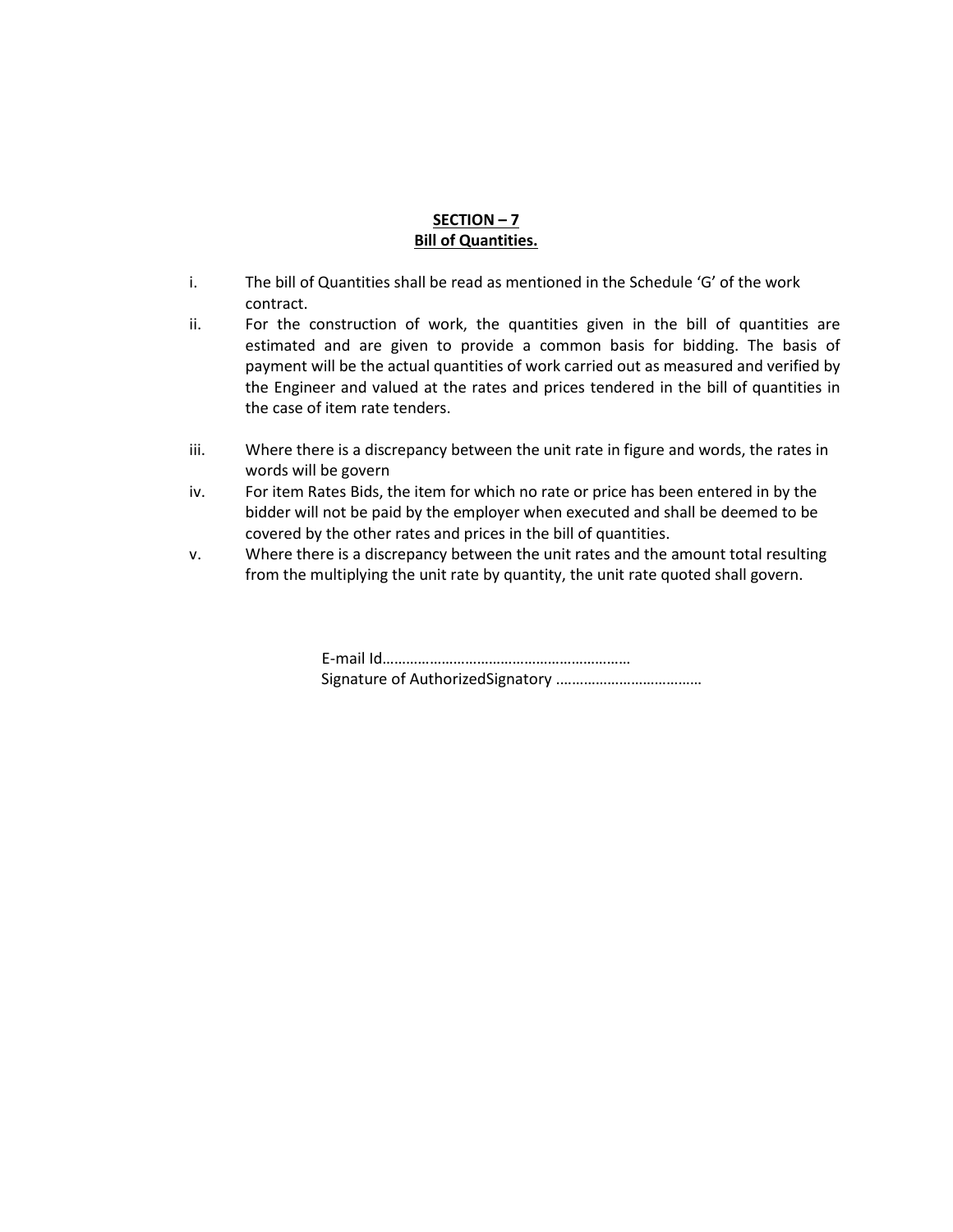# **SECTION – 8 List of Documents to be uploaded by the Bidder**

| S. No | <b>Details</b>                                                                                                                                                                                                                                                                                                                                   | <b>Remarks</b> |
|-------|--------------------------------------------------------------------------------------------------------------------------------------------------------------------------------------------------------------------------------------------------------------------------------------------------------------------------------------------------|----------------|
| 01    | <b>Scanned Copies of Demand Drafts/Bankers</b><br>Cheques towards Bid cost(GST as applicable), Bid<br>Security(GST as applicable) &Processing fee (GST<br>as applicable) alongwith duely signed Bidding<br>documents which are<br>(1) Bid form<br>(2) Notice inviting bid for works<br>(3) Schedule and specifications<br>(4) Contract agreement |                |
| 02    | Copy of Regular Registration certificate in GST<br>department.                                                                                                                                                                                                                                                                                   |                |
| 03    | Copy of valid registration and power of attorney,<br>if any                                                                                                                                                                                                                                                                                      |                |
| 04    | Undertaking in lieu of detailed Agreement.                                                                                                                                                                                                                                                                                                       | (Schedule-1)   |
| 05    | affirming<br>Affidavit<br>the<br>οf<br>An<br>correctness<br>information and documents furnished with the<br>bid and bidder not be under a declaration of<br>ineligibility for corrupt and fraudulent practices.                                                                                                                                  | (Schedule-2)   |
| 06    | Declaration by the Bidder regarding Qualifications<br>and no conflict of interest.                                                                                                                                                                                                                                                               | (Schedule-3)   |
| 07    | Form of Bid                                                                                                                                                                                                                                                                                                                                      | (Schedule-4)   |
| 08    | Duly signed Annexure A, B, C & D                                                                                                                                                                                                                                                                                                                 |                |
| 09    | Duly Signed this List of Documents to be uploaded<br>by the Bidder                                                                                                                                                                                                                                                                               |                |

**If any one or more of above documents are not uploaded, the technical bid is liable to be rejected.** 

**Sign.Of Contractor** Executive Engineer(Civil) JDVVNL., Bikaner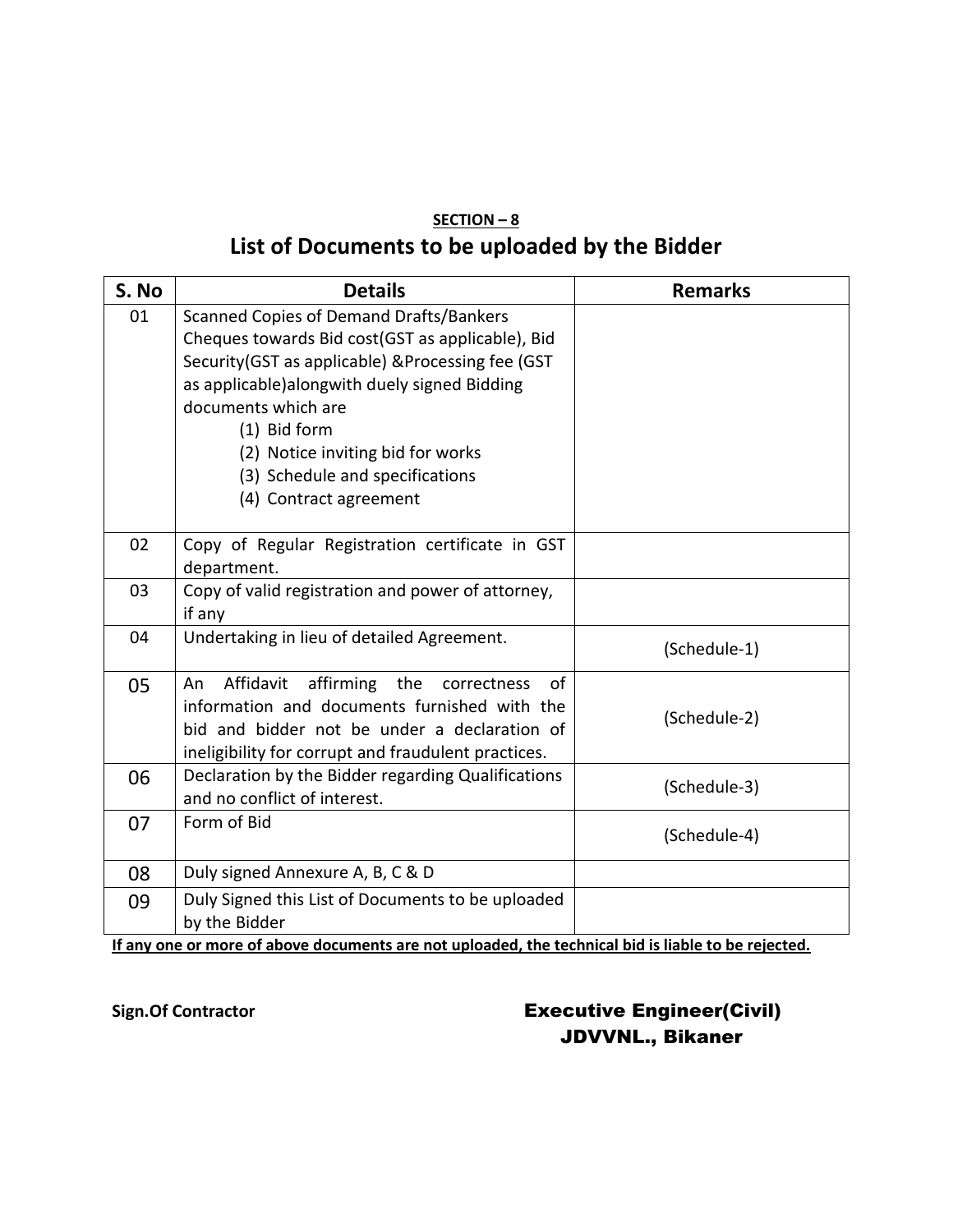# JODHPUR VIDYUT VITRAN NIGAM LTD.

# **Annexure A: Compliance with the Code of Integrity and No. Conflict of Interest**

Any person participating in a procurement process shall –

- (a) Not offer any bribe, reward or gift or any material benefit either directly or indirectly in exchange for an unfair advantage in procurement process or to otherwise influence the procurement process;
- (b) Not misrepresent or omit that misleads or attempts to mislead so as to obtain a financial or other benefit or avoid an obligation;
- (c) Not indulge in any collusion, Bid rigging or anti-competitive behavior to impair the transparency, fairness and progress of the procurement process;
- (d) Not misuse any information shared between the procuring Entity and the bidders with an intent to gain unfair advantage in the procurement process;
- (e) Not indulge in any coercion including impairing or harming or threatening to do the same, directly or indirectly, to any party or to its property to influence the procurement process.
- (f) Not obstruct any investigation or audit of a procurement process;
- (g) Disclose conflict of interest, if any; and
- (h) Disclose any previous transgressions with any Entity in India or any other country during the last three years or any debarment by any other procuring entity.

Conflict of Interest:-

The Bidder participating in a bidding process must not have a Conflict of Interest. A Conflict of Interest is considered to be a situation in which a party has interests that could improperly influence that party's performance of official duties or responsibilities, contractual obligations, or compliance with applicable laws and regulations.

- (i) A Bidder may be considered to be in Conflict of Interest with one or more parties in a bidding process if, including but not limited to:
- a. Have controlling partners/shareholders in common; or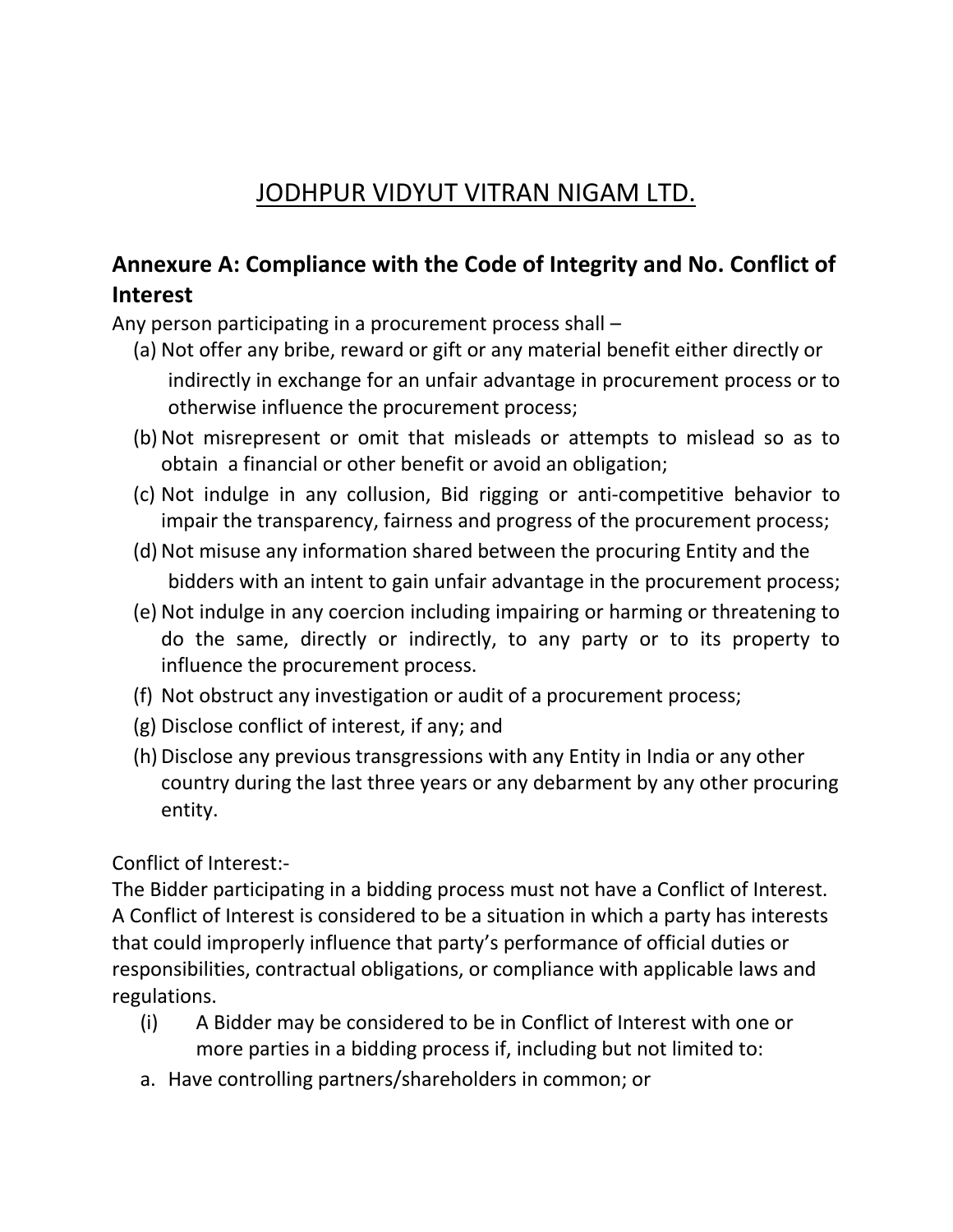- b. Receive or have received any direct or indirect subsidy from any of them; or
- c. Have the same legal representative for purposes of the Bid; or
- d. Have a relationship with each other, directly or through common third parties, that puts them in a position to have access to information about or influence on the bid of another Bidder, or influence the decisions of the Procuring entity regarding the bidding process; or
- e. The Bidder participates in more than one bid in a bidding process. Participation by a bidder in more than one bid will result in the disqualification of all bids in which the Bidder is involved. However, this does not limit the inclusion of the same subcontractor, not otherwise participating as a Bidder, in more than one bid; or
- f. The Bidder or any of its affiliates participated as a consultant in the preparation of the design or technical specifications of the Goods, Works or Services that are the subject of the bid; or
- g. Bidder or any of its affiliates has been hired (or is proposed to be hired) by the Procuring Entity as engineer-in-charge/ consultant for the contract.

### **Signature of Bidder**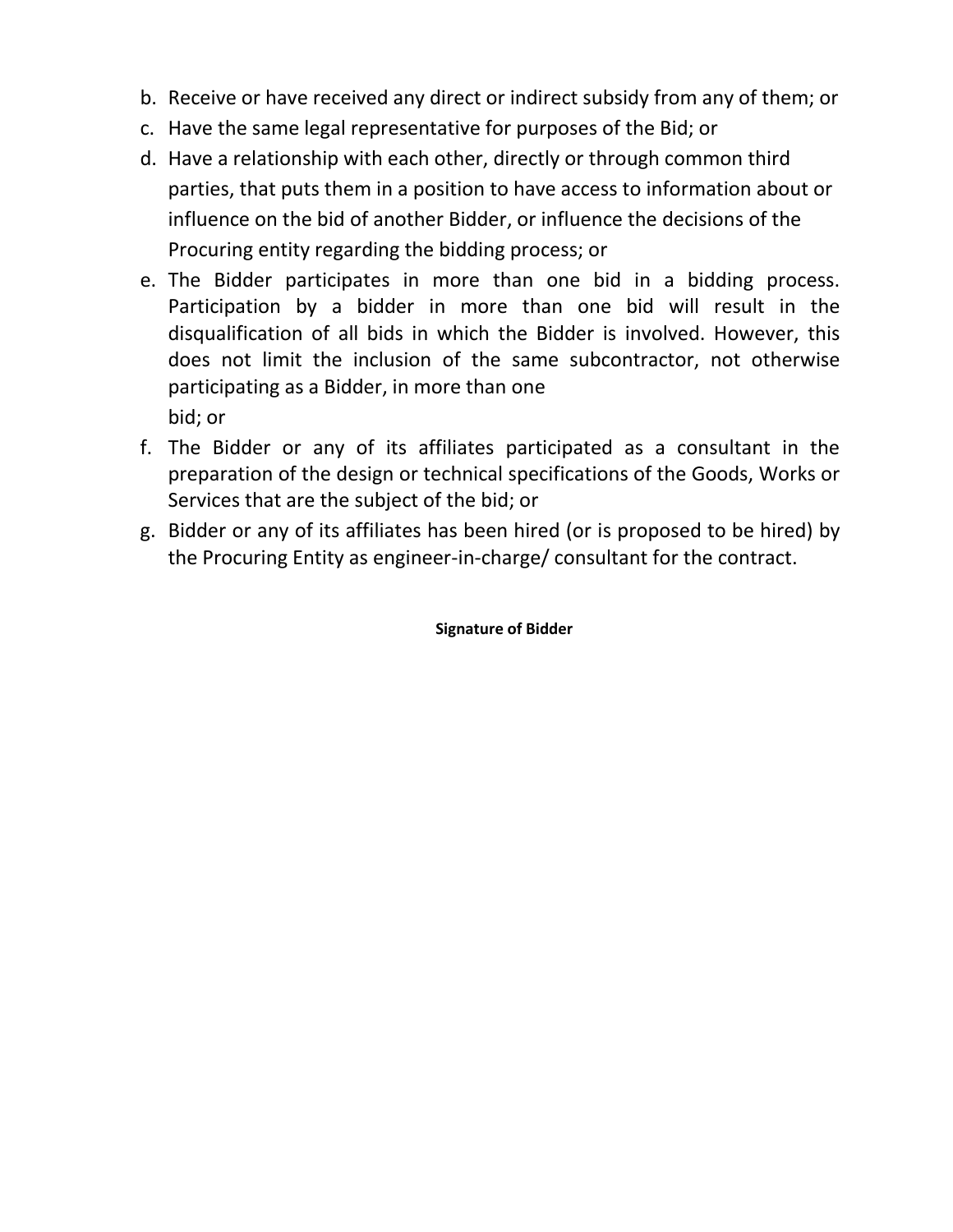## JODHPUR VIDYUT VITRAN NIGAM LTD. TO BE FILLED-IN BY THE BIDDER

## **Annexure B: Declaration by the Bidder regarding Qualifications**

## **Declaration by the Bidder**

| under Section 7 of Rajasthan Transparency in Public Procurement Act, 2012, that: |  |
|----------------------------------------------------------------------------------|--|

- 1. I/We possess the necessary professional, technical, financial and managerial resources and competence required by the Bidding Document issued by the Procuring entity;
- 2. I/We have fulfilled my/our obligation to pay such of the taxes payable to the Union and the State government or any local authority as specified in the bidding Document;
- 3. I/We are not insolvent, in receivership, bankrupt or being wound up, not have my/our affairs administered by a court or a judicial officer not have my/our business activities suspended and not the subject of legal proceedings for any of the foregoing reasons;
- 4. I/We do not have, and our directors and officers not have, been convicted of any criminal offence related to my/our professional conduct or the making of false statements or misrepresentations as to my/our qualifications to enter into a procurement contract within a period of three years preceding the commencement of this procurement process, or not have been otherwise disqualified pursuant to debarment proceedings;
- 5. I/We do not have a conflict of interest as specified in the Act, Rules and the Bidding Documents, which materially affects fair competition;

Date: Place: Signature of Bidder Name: Designation: Address: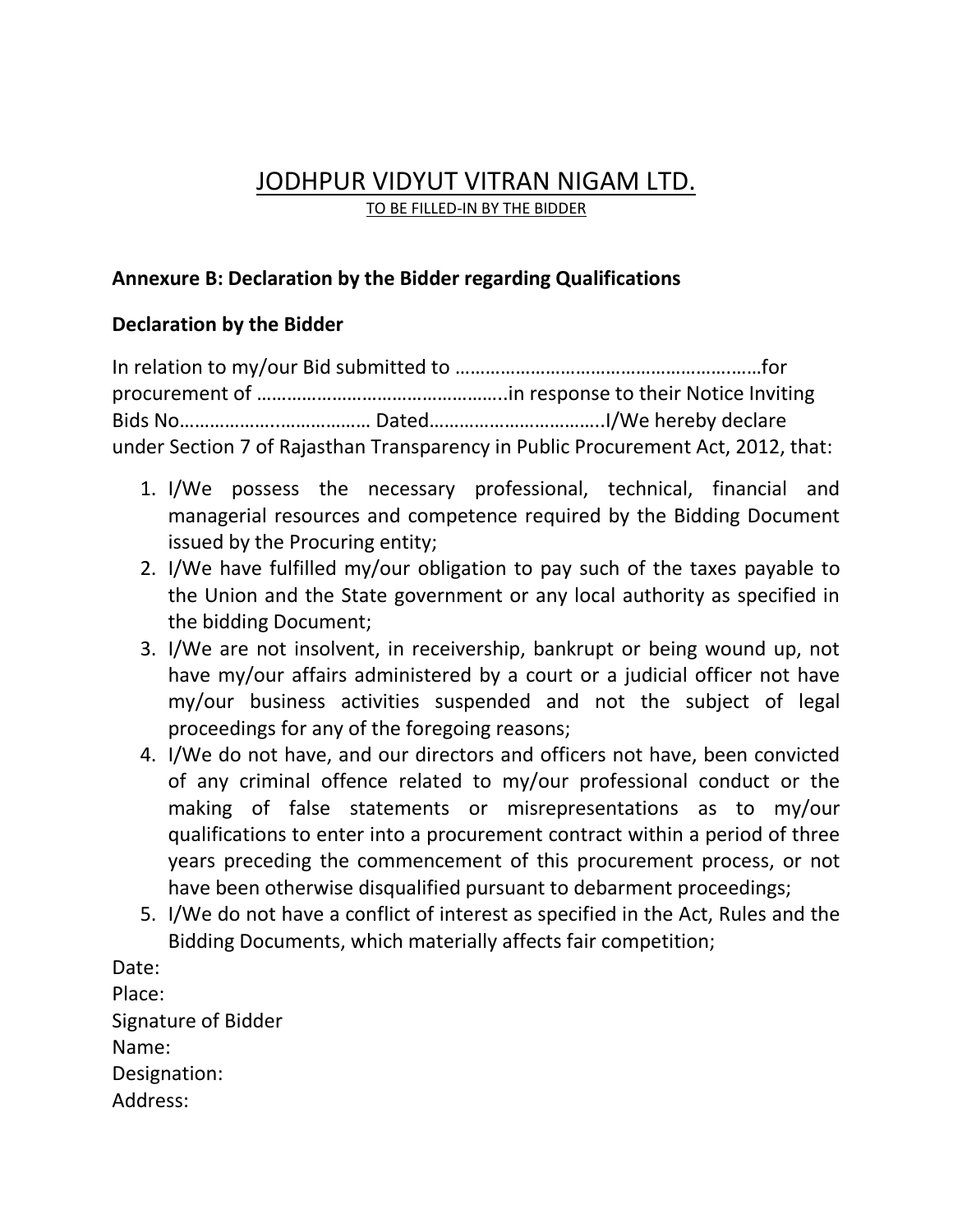# JODHPUR VIDYUT VITRAN NIGAM LTD. TO BE FILLED-IN BY THE BIDDER AT TIME OF APPEAL

ABSTRACT OF DETAILS

# **Annexure C: Grievance Redressal during Procurement Process**

The designations and address of the First Appellate Authority is :-

## Director Technical ,Jodhpur

The designation and address of the second appellate Authority is:-

## Whole Time Directors, Jaipur

## **(1) Filing an appeal**

If any Bidder or prospective Bidder is aggrieved that any decision, action or omission of the Procuring Entity is in contravention to the provisions of the Act or the Rules or the Guidelines issued thereunder, he may file an appeal to First Appellate authority as specified in the Bidding document within a period of ten days from the date of such decision or action, omission, as the case may be, clearly giving the specific ground or grounds on which he feels aggrieved.

Provided that after the declaration of a Bidder as successful the appeal may be filed only by a Bidder who has participated in procurement proceedings.

Provided further that in case a Procuring Entity evaluates the Technical Bids before the opening of the Financial Bids, an appeal related to the matter of Financial Bids may be filed only by a Bidder whose Technical Bid is found to be acceptable.

**(2)** The officer to whom an appeal is filed under para (1) shall deal with the appeal as expeditiously as possible and shall endeavor to dispose it of within thirty days from the date of the appeal.

**(3)** If the officer designated under para (1) fails to dispose of the appeal filed within the period specified in para (2), or if the Bidder or prospective Bidder or the Procuring Entity is aggrieved by the order passed by the First Appellate authority, the Bidder or prospective bidder or the Procuring Entity, as the case may be, may file a second appeal to Second Appellate authority specified in the Bidding Document in this behalf within fifteen days from the expiry of the period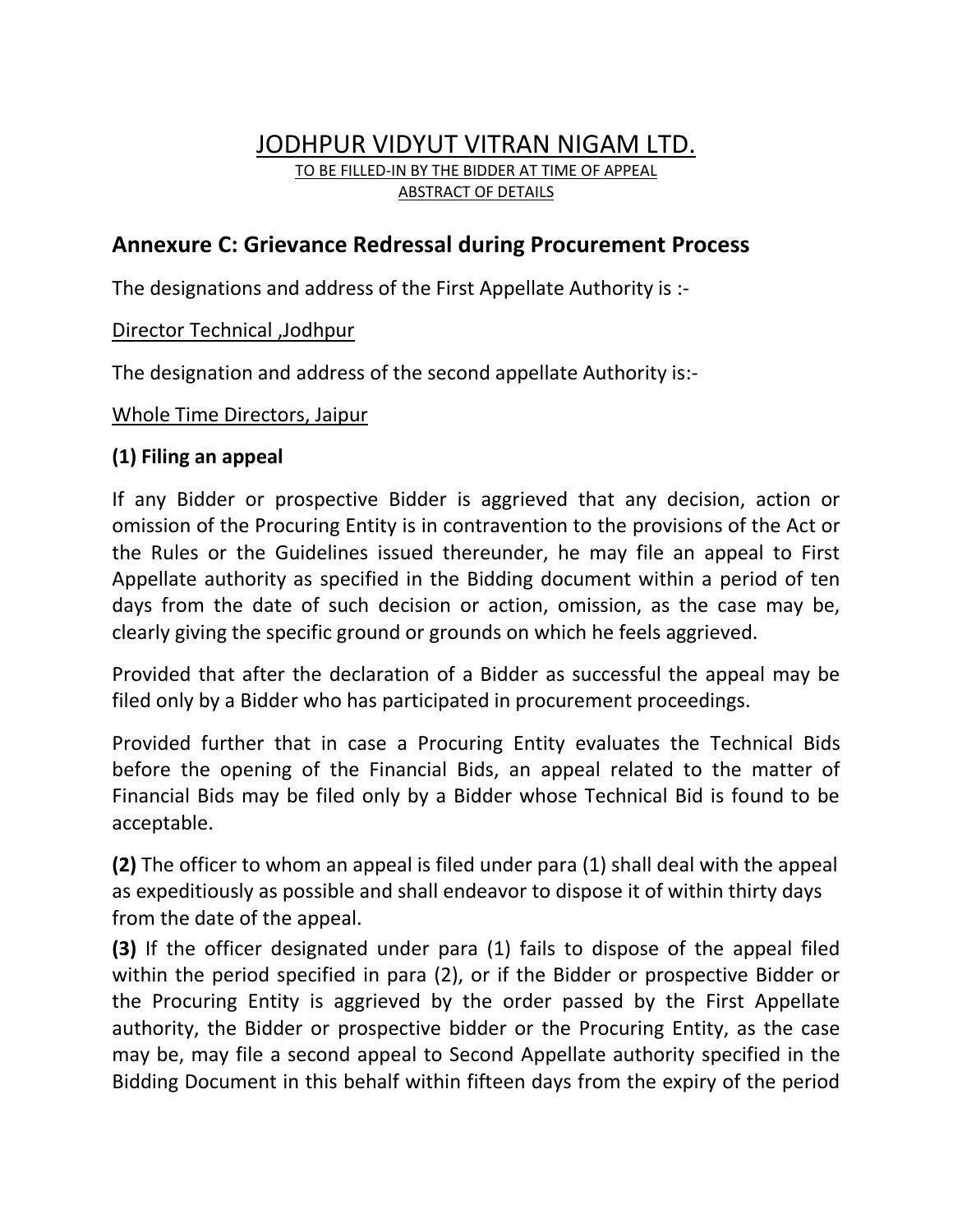specified in para (2) or of the date of receipt of the order passed by the first appellate authority, as the case may be.

# **(4) Appeal not to be in certain cases**

No appeal shall lie against any decision of the Procuring Entity relating to the following matters, namely:-

- (a) Determination of need of procurement;
- (b) Provisions limiting participation of Bidders in the Bid process;
- (c) The decision of whether or not to enter into negotiations;
- (d) Cancellation of a procurement process;
- (e) Applicability of the provisions of confidentiality.

# **(5) Form of Appeal**

(a) An appeal under para (1) or (3) above shall be in the annexed Form along with

. as many copies as there are respondents in the appeal.

(b) Every appeal shall be accompanied by an order appealed against, if any, Affidavitverifying the facts stated in the appeal and proof of payment of fee.

(c) Every appeal may be presented to First appellate Authority or Second

Appellate Authority, as the case may be, in person or through registered post or authorized representative.

# **(6) Fee for filing appeal**

(a) Fee for first appeal shall be rupees two thousand five hundred and for second appeal shall be rupees ten thousand, which shall be non-refundable.

(b) The fee shall be paid in the form of bank demand draft or banker's cheque of a Scheduled Bank in India payable in the name of Appellate Authority concerned.

# **(7) Procedure for disposal of appeal**

(a) The First Appellate Authority or Second Appellate Authority, as the case may be, upon filing of appeal, shall issue notice accompanied by copy of appeal, affidavit and documents, if any, to the respondents and fix date of hearing.

(b) On the date fixed for hearing, the First Appellate or Second Appellate Authority, asthe case may be, shall,-

i. Hear all the parties to appeal present before him; and

ii. Peruse or inspect documents, relevant records or copies thereof relating to the matter.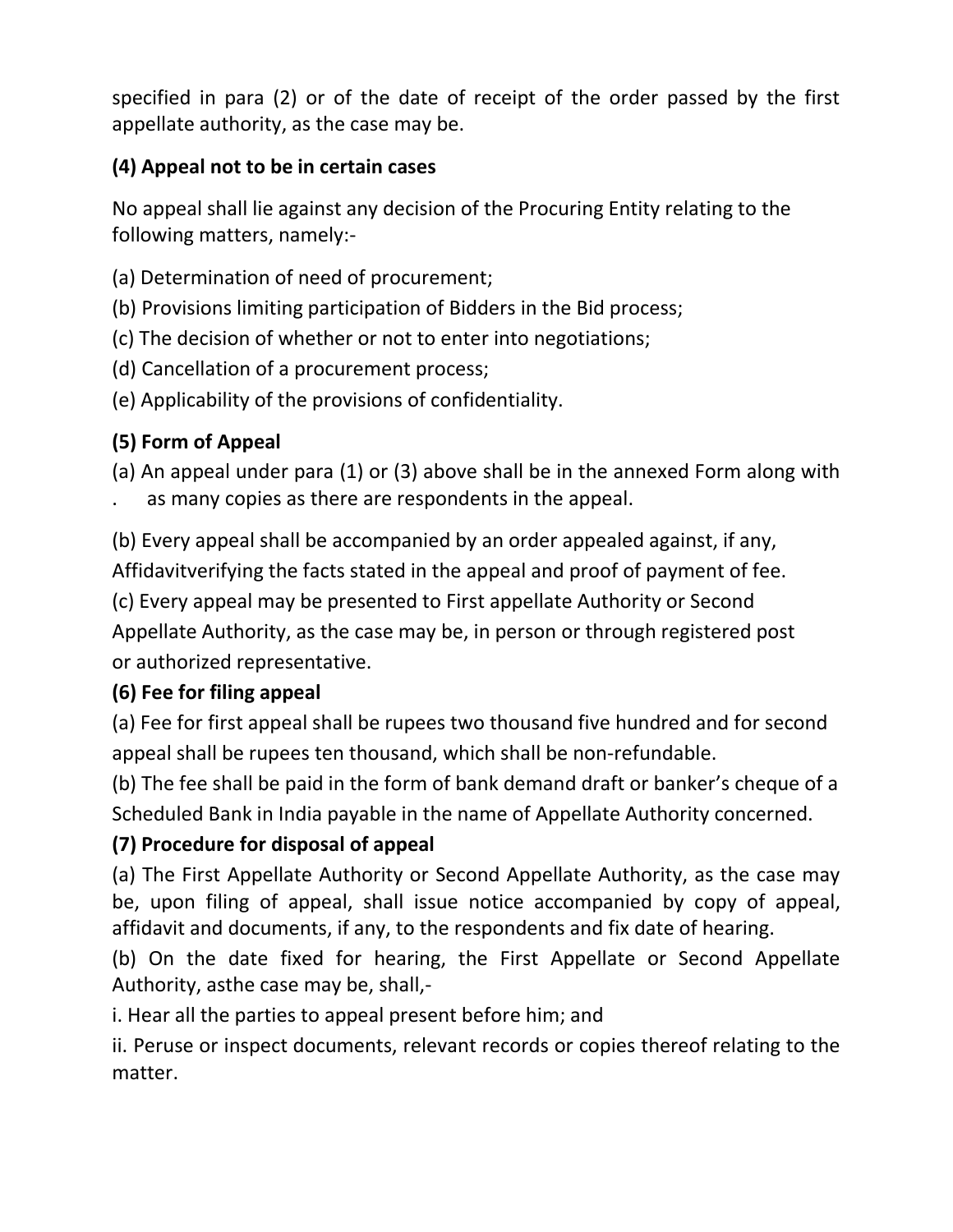(c) After hearing the parties, perusal or inspection of documents and relevant records or copies thereof relating to the matter, the Appellate Authority concerned shallpass an order in writing and provide the copy of order to the parties to appeal free of cost.

(d) The order passed under sub-clause (c) above shall also be placed on the State

Public Procurement Portal.

**Signature of Bidder**

# JODHPUR VIDYUT VITRAN NIGAM LTD.

## **Annexure D: Additional Conditions of Contract**

## **1. Correction of arithmetical errors**

Provided that a Financial Bid is substantially responsive, the Procuring Entity will correct arithmetical errors during evaluation of Financial Bids on the following basis:

- i. If there is a discrepancy between the unit price and the total price that is obtained by multiplying the unit price and quantity, the unit price shall prevail and the total price shall be corrected, unless in the opinion of the Procuring Entity there is an obvious misplacement of the decimal point in the unit price, in which case the total price as quoted shall govern and the unit price shall be corrected;
- ii. If there is an error in a total corresponding to the addition or subtraction of Subtotals, the subtotals shall prevail and the total shall be corrected; and
- iii. If there is a discrepancy between words and figures, the amount in words shall prevail, unless the amount expressed in words is related to an arithmetic error, in which case the amount in figures shall prevail subject to (i) and (ii) above.
- iv. if the Bidder that submitted the lowest evaluated Bid does not accept the correction of errors, its Bid shall be disqualified and its Bid Security shall be forfeited or its bid securing declaration shall be executed.

## **2. Procuring Entity's Right to Vary Quantities**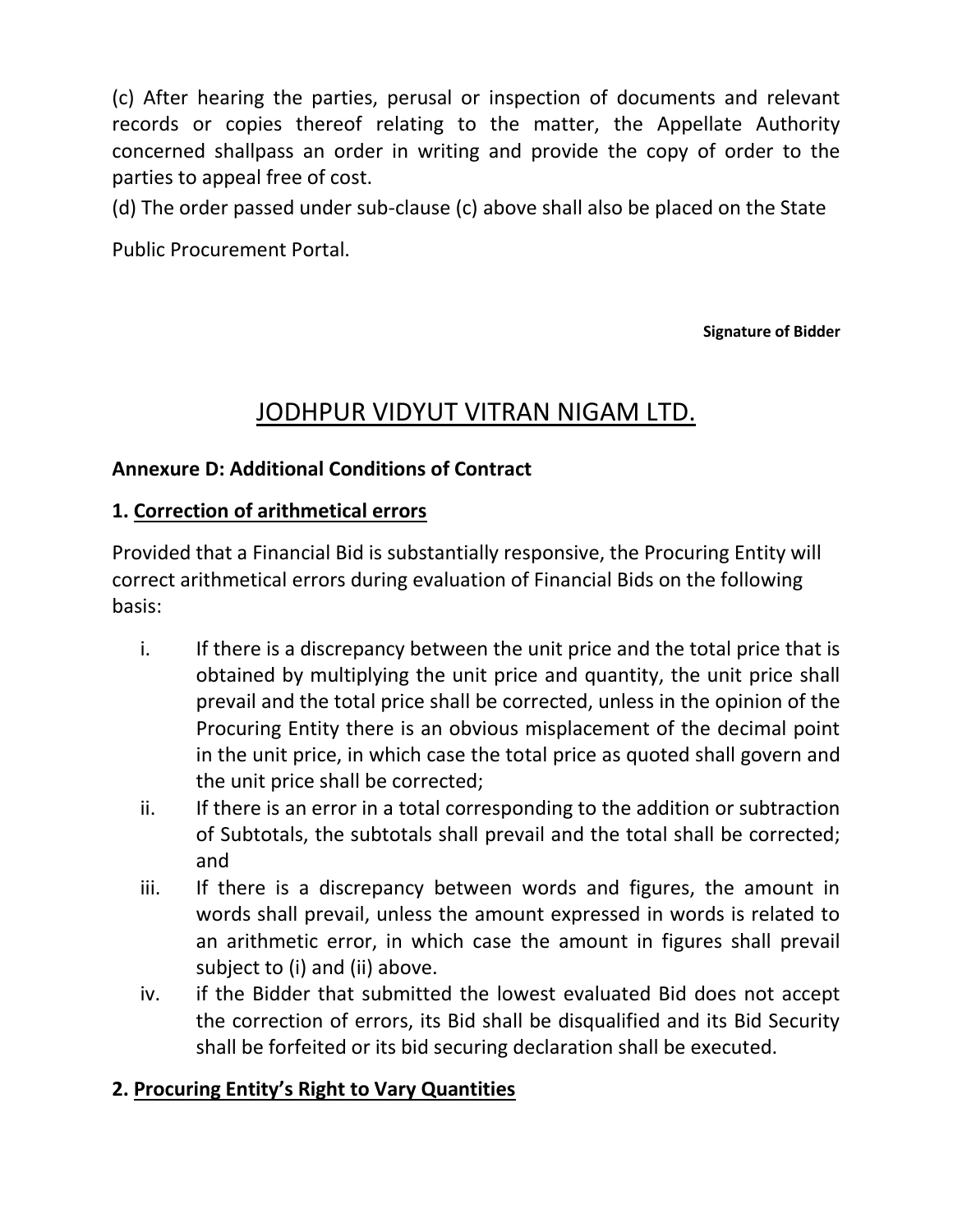i. At the time of award of contract, the quantity of goods, works or services originally specified in the Bidding Document may be increased or decreased by a specified percentage, but such increase or decrease shall not exceed twenty percent, of thequantity specified in the Bidding Document. It shall be without any change in theunit prices or other terms and conditions of the Bid and the conditions of contract.

ii. If the Procuring Entity does not procure any subject matter of procurement procures less than the quantity specified in the Bidding Document due to change in circumstances, the Bidder shall not be entitled for any claim or compensation except otherwise provided in the Conditions of contract.

iii. In case of procurement of Goods or services, additional quantity may be procured by placing a repeat order on the rates and conditions of the original order. However, the additional quantity shall not be more than 25% of the value of Goods of the original contract and shall be within one month from the date of expiry of last supply. If the Supplier fails to do so, the Procuring Entity shall be free to arrange for the balance supply by limited Bidding or otherwise and the extra cost incurred shall be recovered from the supplier.

# **3. Dividing quantities among more than one Bidder at the time of award (In case of procurement of Goods)**

As a general rule all the quantities of the subject matter of procurement shall be procured from the Bidder, whose bid is accepted. However, when it is considered that the quantity of the subject matter of procurement to be procured is very large and it may not be in the capacity of the Bidder, whose Bid is accepted, to deliver the entire quantity or when it is considered that the subject matter of procurement to be procured is of critical and vital nature, in such cases, the quantity may be divided between the Bidder, whose Bid is accepted and the second lowest Bidder or even more Bidders in that order, in a fair, transparent and equitable manner at the rates of the Bidder, whose Bid is accepted.

**Signature of Bidder**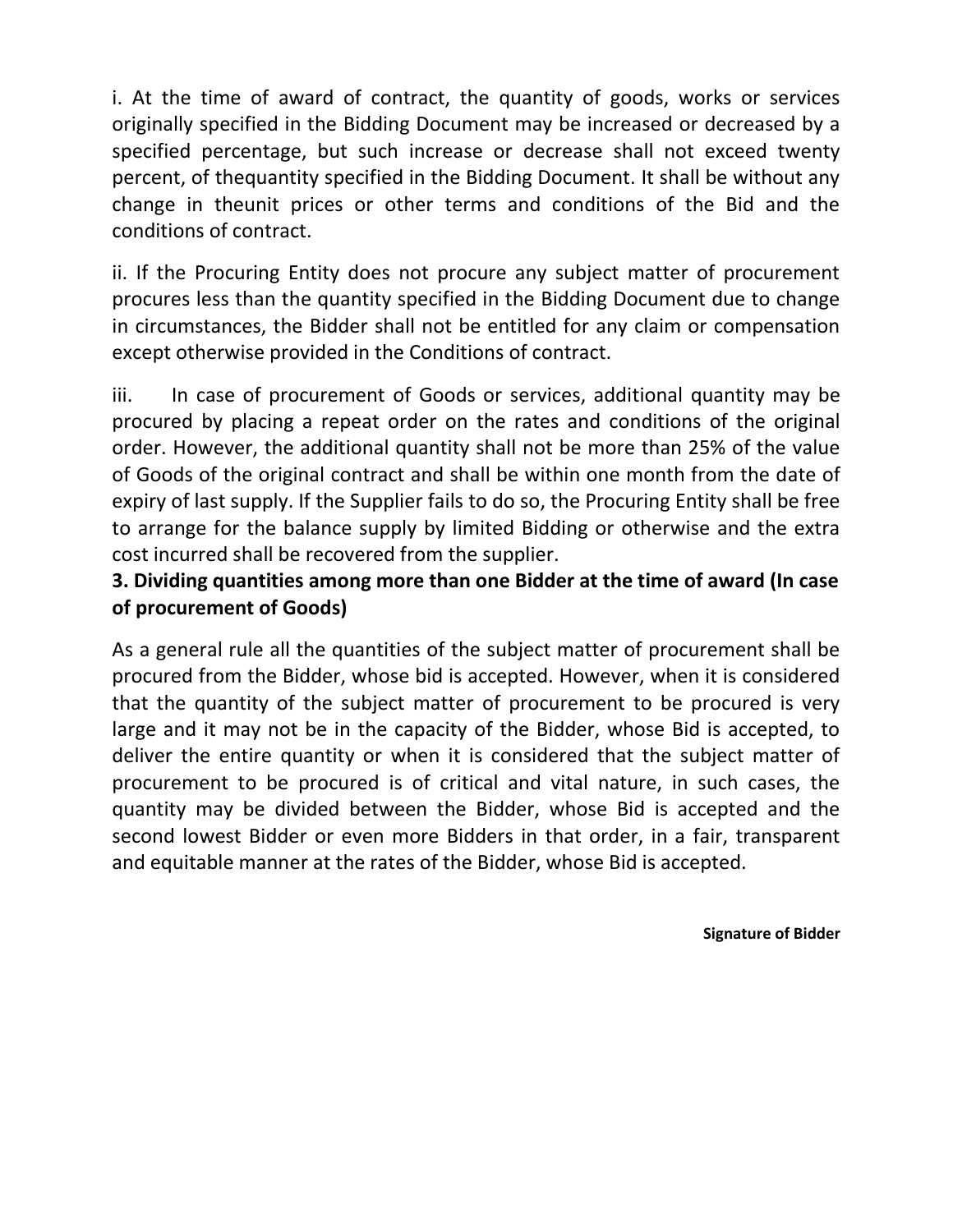**Form No.1** 

**{See rule 83}** 

# **Memorandum of Appeal under the Rajasthan Transparency in Public Procurement Act, 2012**

Appeal No………………………..of………………… …………………………………

Before the…………………………… (First/Second Appellate Authority)

1. Particulars of appellant

i. Name of the appellant:

ii. Official address, if any:

iii. Residential address:

2. Name and address of the respondent(s):

i.

ii.

iii.

3. Number and date of the order appealed against and name and designation of the

officer/authority who passed the order (enclose copy), or a statement of a decision, action or omission of the Procuring Entity in contravention to the provisions of the Act by which the appellant is aggrieved:

4. If the Appellant proposes to be represented by a representative, the name and postal address of the representative:

5. Number of affidavits and documents enclosed with the appeal:

| 6.                     | Grounds | appeal: |
|------------------------|---------|---------|
|                        |         |         |
| 7. Prayer              |         |         |
|                        |         |         |
|                        |         |         |
| Appellant's Signature. |         |         |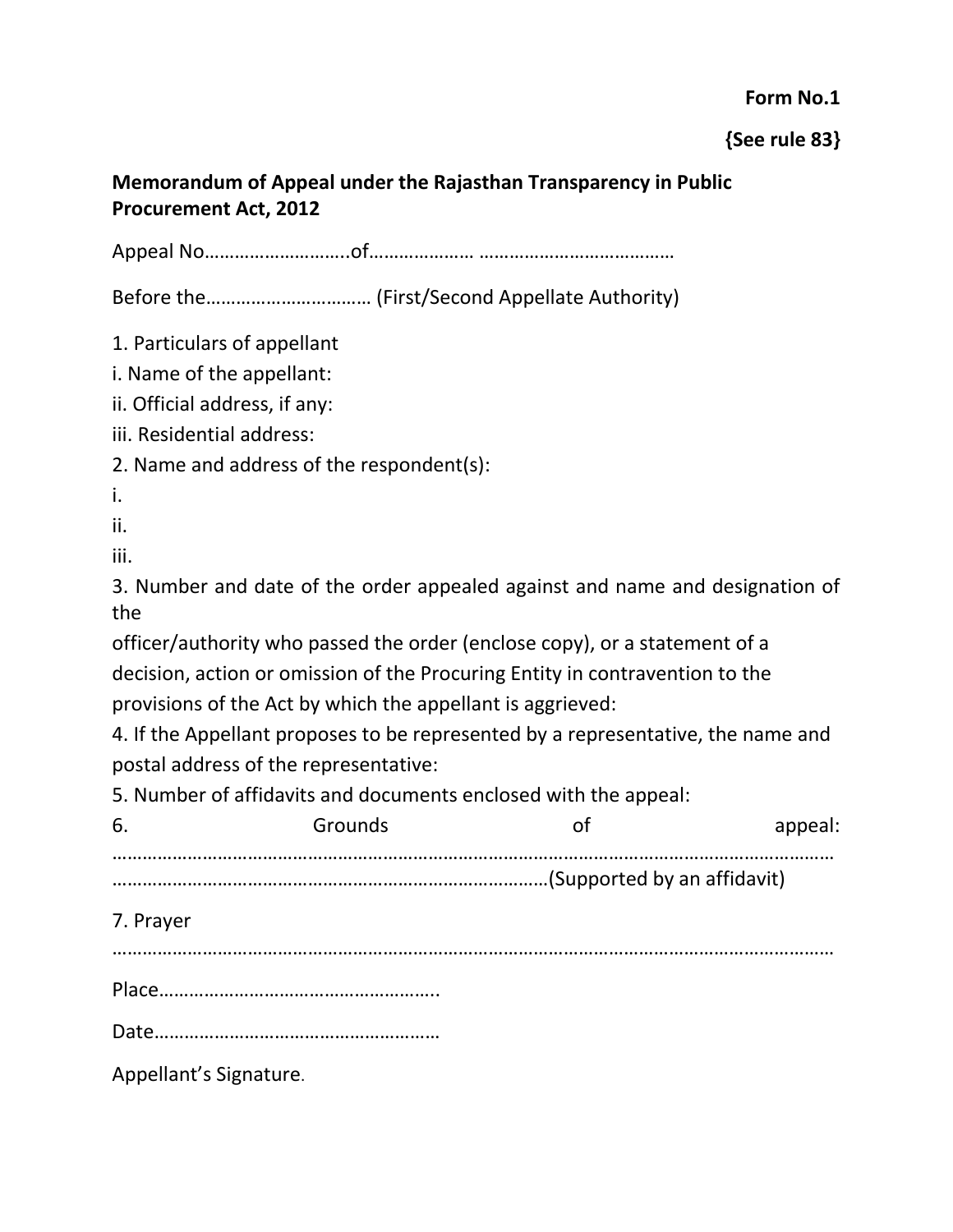# JODHPUR VIDYUT VITRAN NIGAM LTD. **Undertaking in lieu of Agreement**

# **(Schedule -1)**

I/We hereby agree to abide by all the conditions laid in the printed agreement of the JODHPUR VIDYUT VITRAN NIGAM LTD for execution of this work and also undertake to follow the specifications of the Nigam as laiddown for Building / Road/ Electrification work as may be applicable to this contract.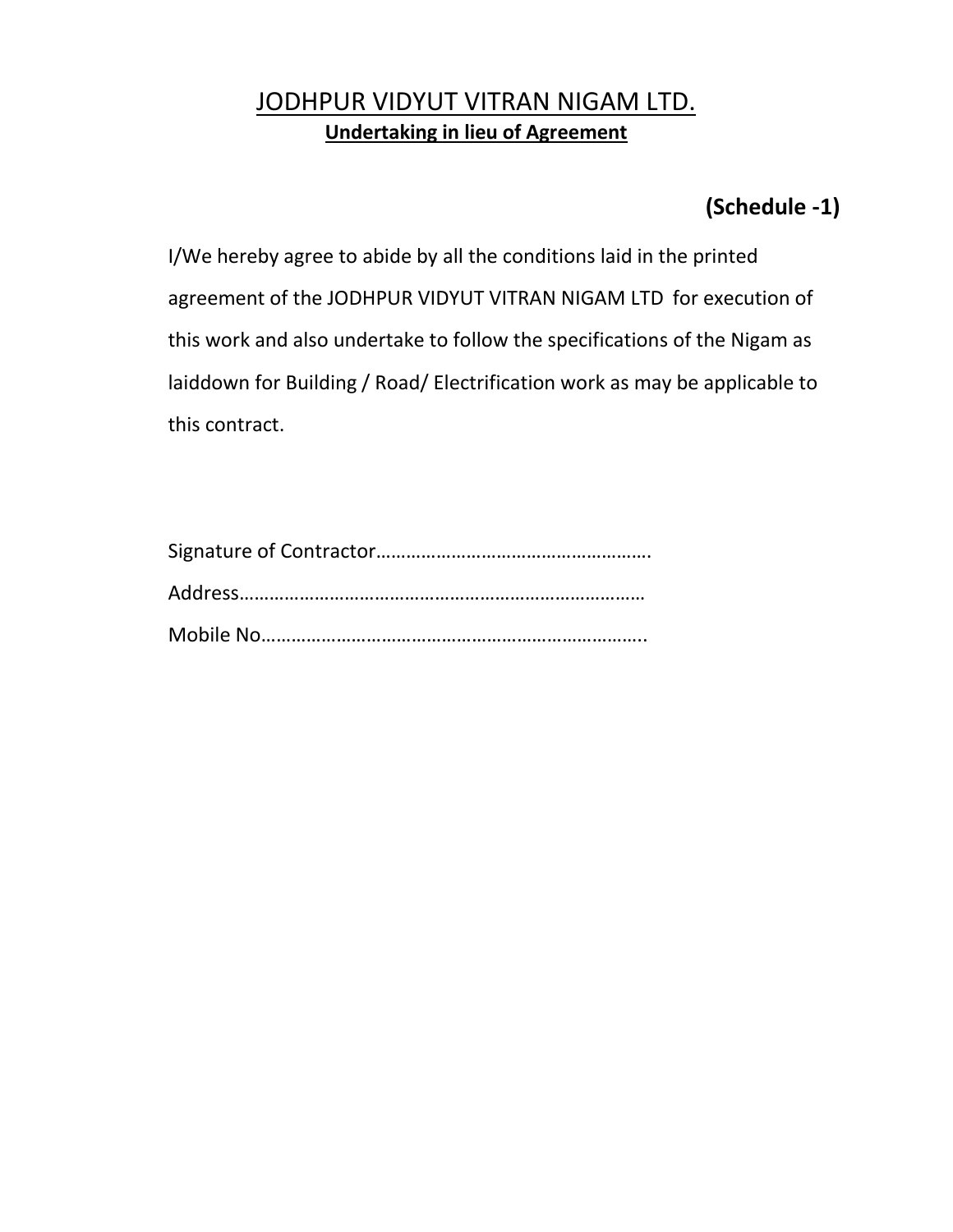# JODHPUR VIDYUT VITRAN NIGAM LTD. TO BE FILLED-IN BY THE BIDDER ABSTRACT OF DETAILS **Format for the Affidavit for correctness for information and not under deciralation of in eligibility**

# **(Schedule-2)**

**Note :-** This affidavit should be on a non Judicial stamp paper of Rs. 50/- and shall be attested by magistrate / sub Judge / Notary Public.

- 1. …………………………………………………… (Name of the authorized representative of the bidder) son / daughter of …………………………………………………….………… (full address), aforesaid solemnly affirm and state as under :- A. I hereby certify that all the information furnished with the bid submitted online in response to notice inviting bid number………………… Dt…………………..issued by Superintending Engineer (Civil.)Jd.V.V.N.L. JODHPUR for the work…………………………………………………………………… (Name of work) are true and correct. B. I hereby certify that I am not under a declaration of debarring from bidding process and ineligibility for corrupt and fraudal practices in any department.
	- C. I hereby certify that I have been authorized by …………………………………..(the bidder) to sign on their behalf, the bid mentioned in paragraph  $-1$  above.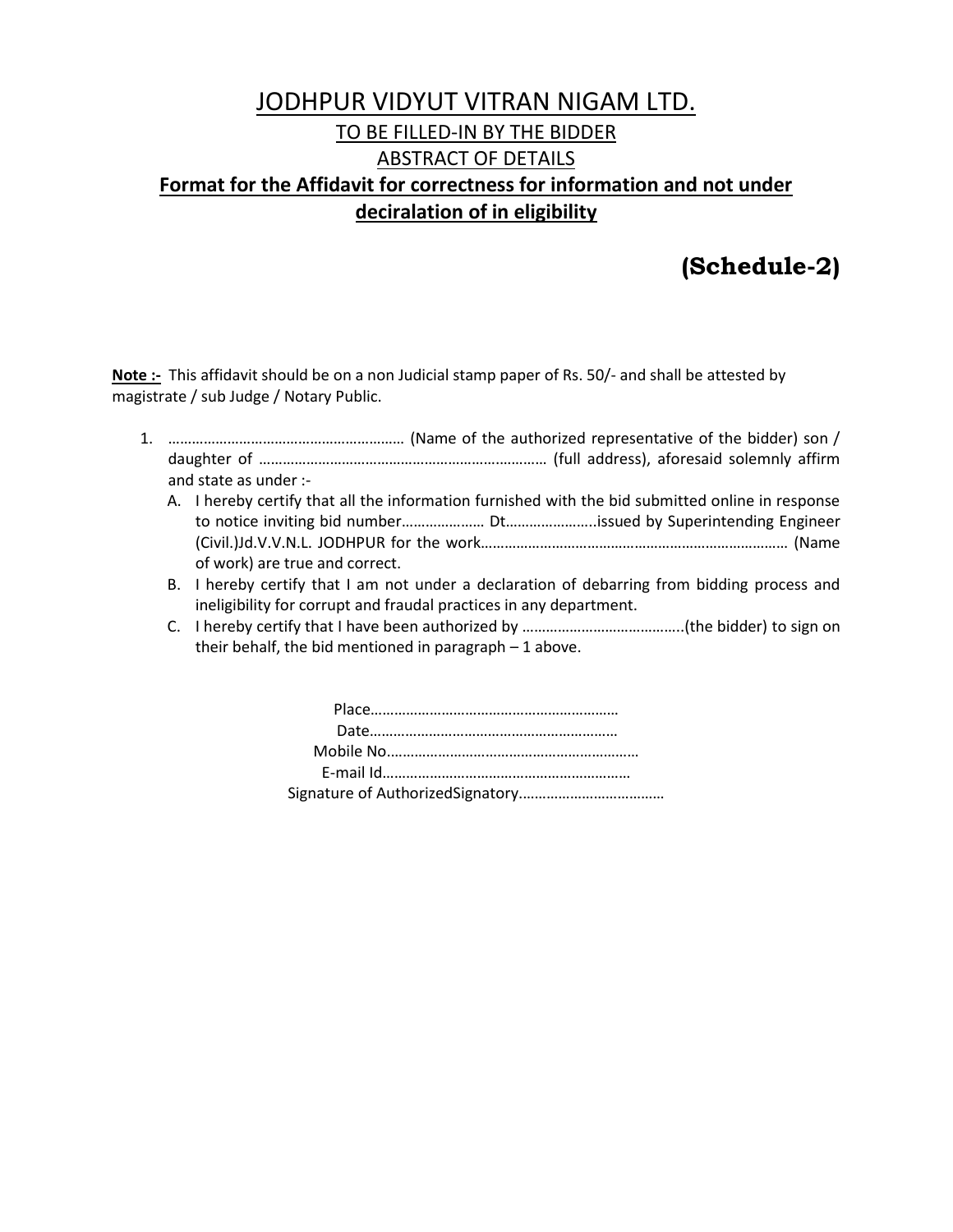# JODHPUR VIDYUT VITRAN NIGAM LTD. TO BE FILLED-IN BY THE BIDDER ABSTRACT OF DETAILS

# **(Schedule-03)**

### **Annexure B: Declaration by the Bidder regarding Qualifications**

### **Declaration by the Bidder**

| under Section 7 of Rajasthan Transparency in Public Procurement Act, 2012, that: |
|----------------------------------------------------------------------------------|

- 1. I/We possess the necessary professional, technical, financial and managerial resources and competence required by the Bidding Document issued by the Procuring entity;
- 2. I/We have fulfilled my/our obligation to pay such of the taxes payable to the Union and the State government or any local authority as specified in the bidding Document;
- 3. I/We are not insolvent, in receivership, bankrupt or being wound up, not have my/our affairs administered by a court or a judicial officer not have my/our business activities suspended and not the subject of legal proceedings for any of the foregoing reasons;
- 4. I/We do not have, and our directors and officers not have, been convicted of any criminal offence related to my/our professional conduct or the making of false statements or misrepresentations as to my/our qualifications to enter into a procurement contract within a period of three years preceding the commencement of this procurement process, or not have been otherwise disqualified pursuant to debarment proceedings;
- 5. I/We do not have a conflict of interest as specified in the Act, Rules and the Bidding Documents, which materially affects fair competition;

Date:

Place:

Signature of Bidder

Name:

Designation:

Address: